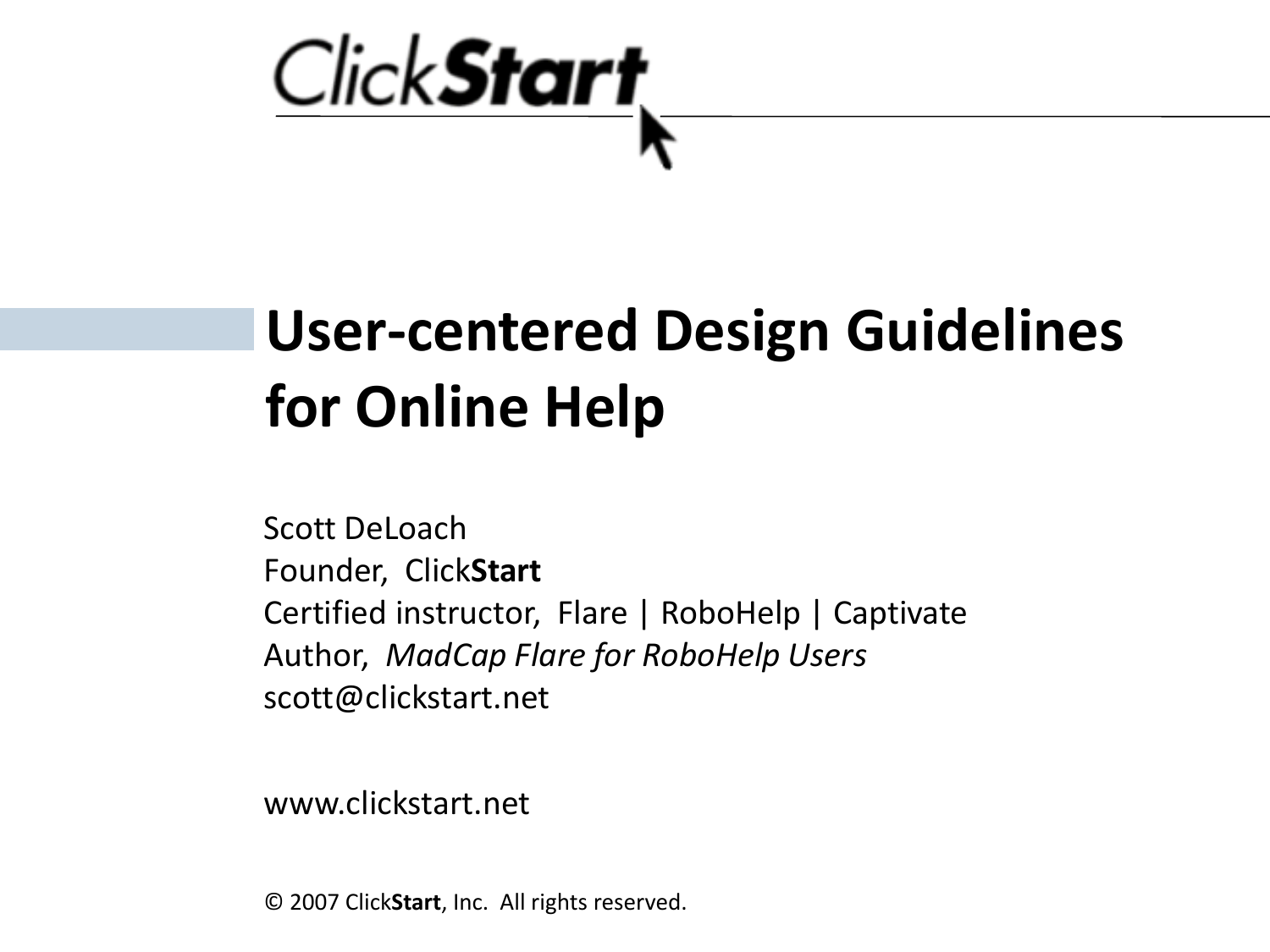# **Guidelines we'll discuss**

- ▶ Formatting and writing
- **Linking**
- ▶ Navigational tools
- ▶ Embedded and context-sensitive help
- ▶ Printed documentation

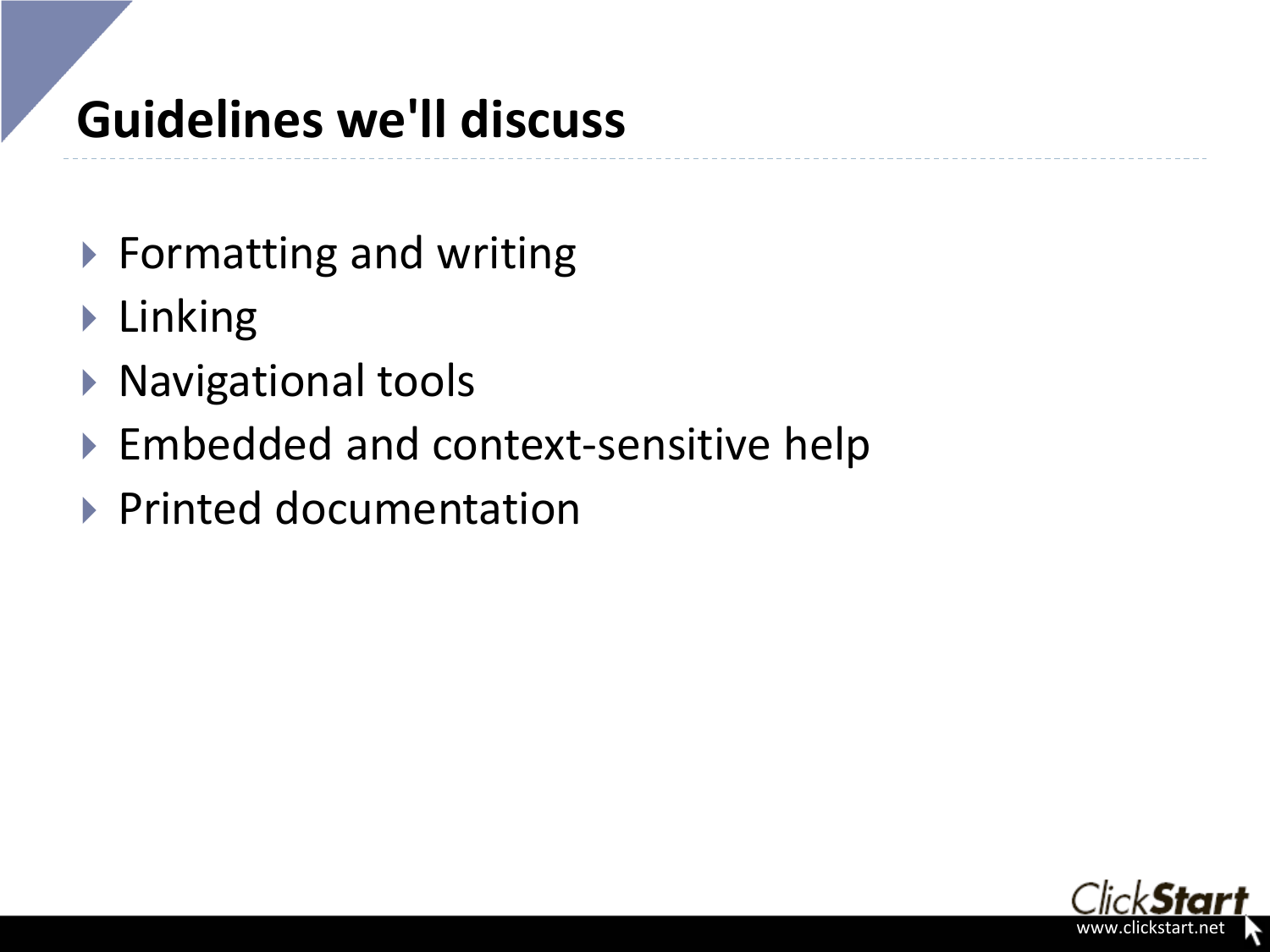### **Are we wasting our time?**

- ▶ Do people user help?
- ▶ Is help useful?

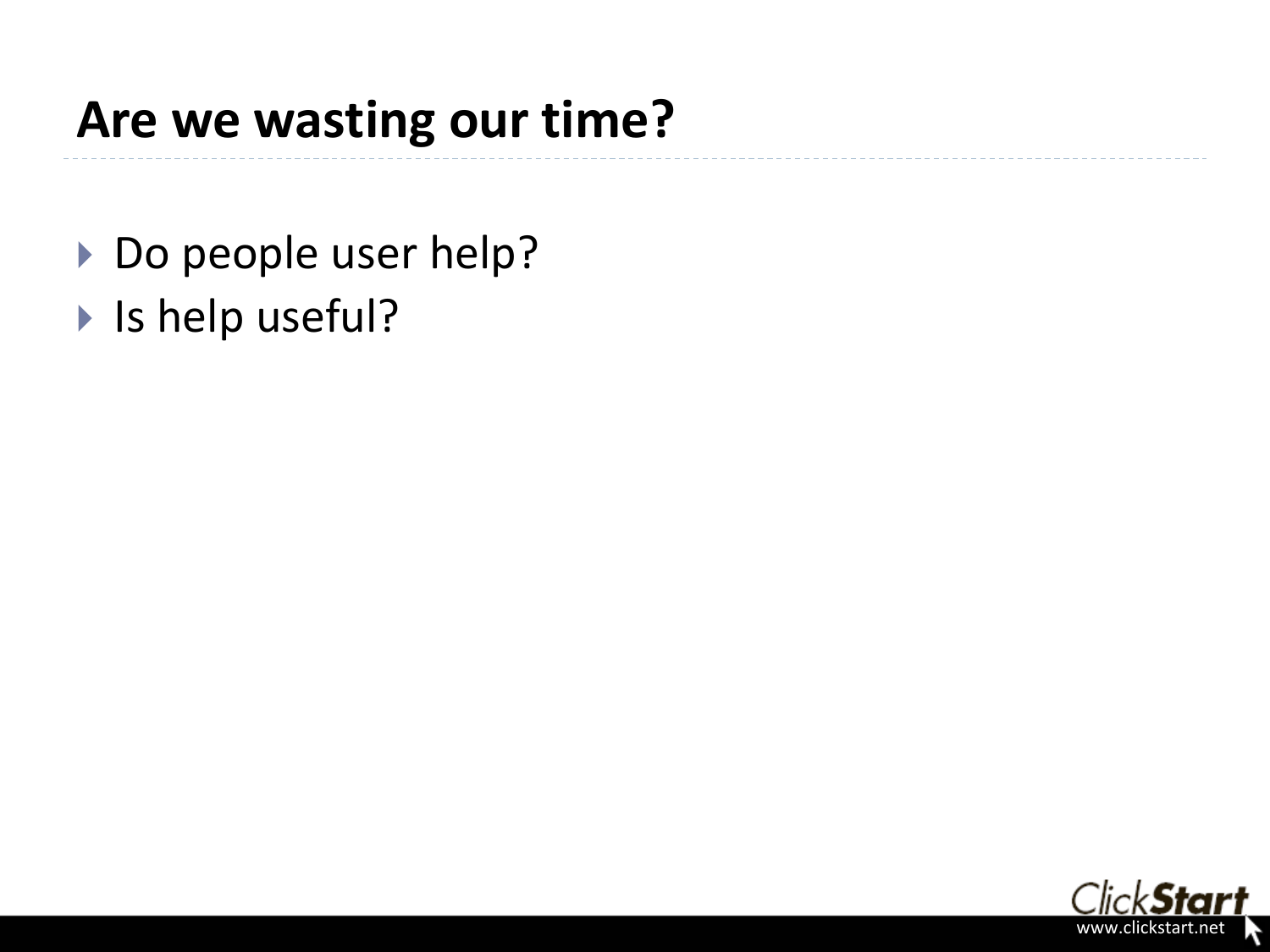## **Users use help**

**●●●○○**

### Fact: 20% of users admit to using help daily. 59% of users admit to using help monthly.

- Martin et al. (2005)

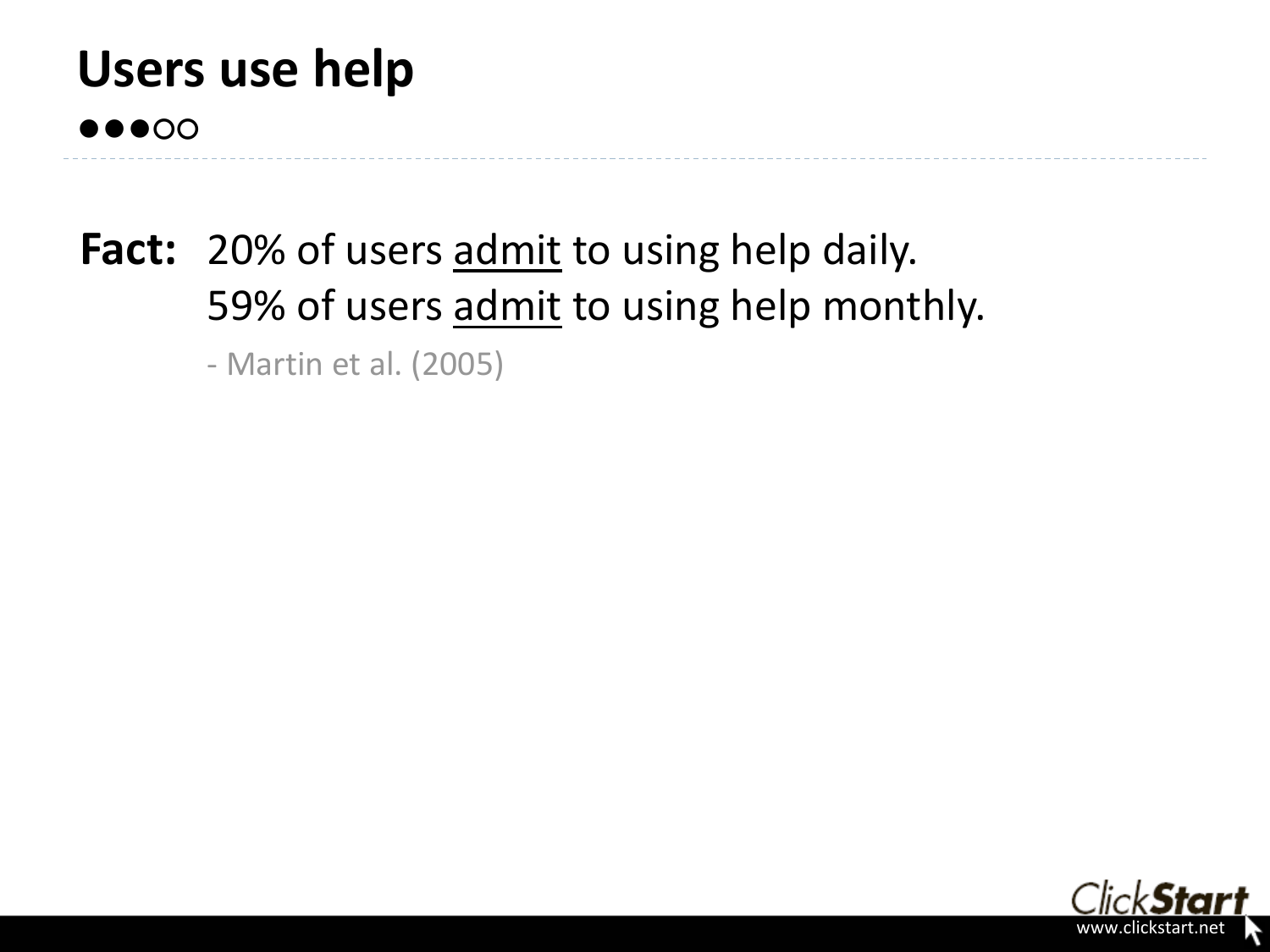### **Help does help ●●●●○**

### Fact: Users are more successful if they use help.

- Renkl (2002) , Wood (2001), Wood & Wood (1999)

### **Fact:** Users learn from help.

- Renkl (2002) , Wood (2001), Wood & Wood (1999)

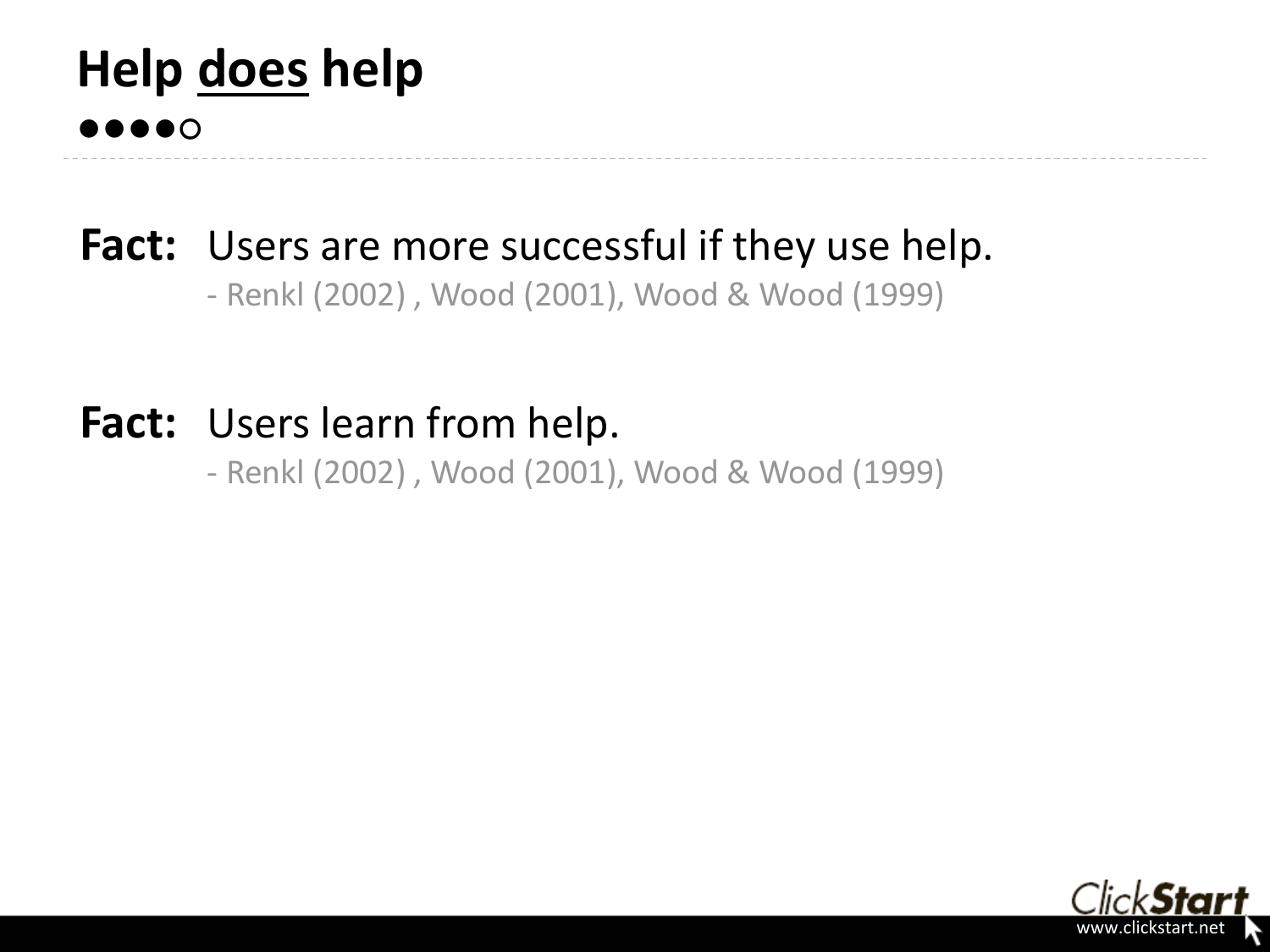## **Formatting and writing guidelines**

- ▶ What font and font size work best?
- How do users use help?
- ▶ What are they looking for?

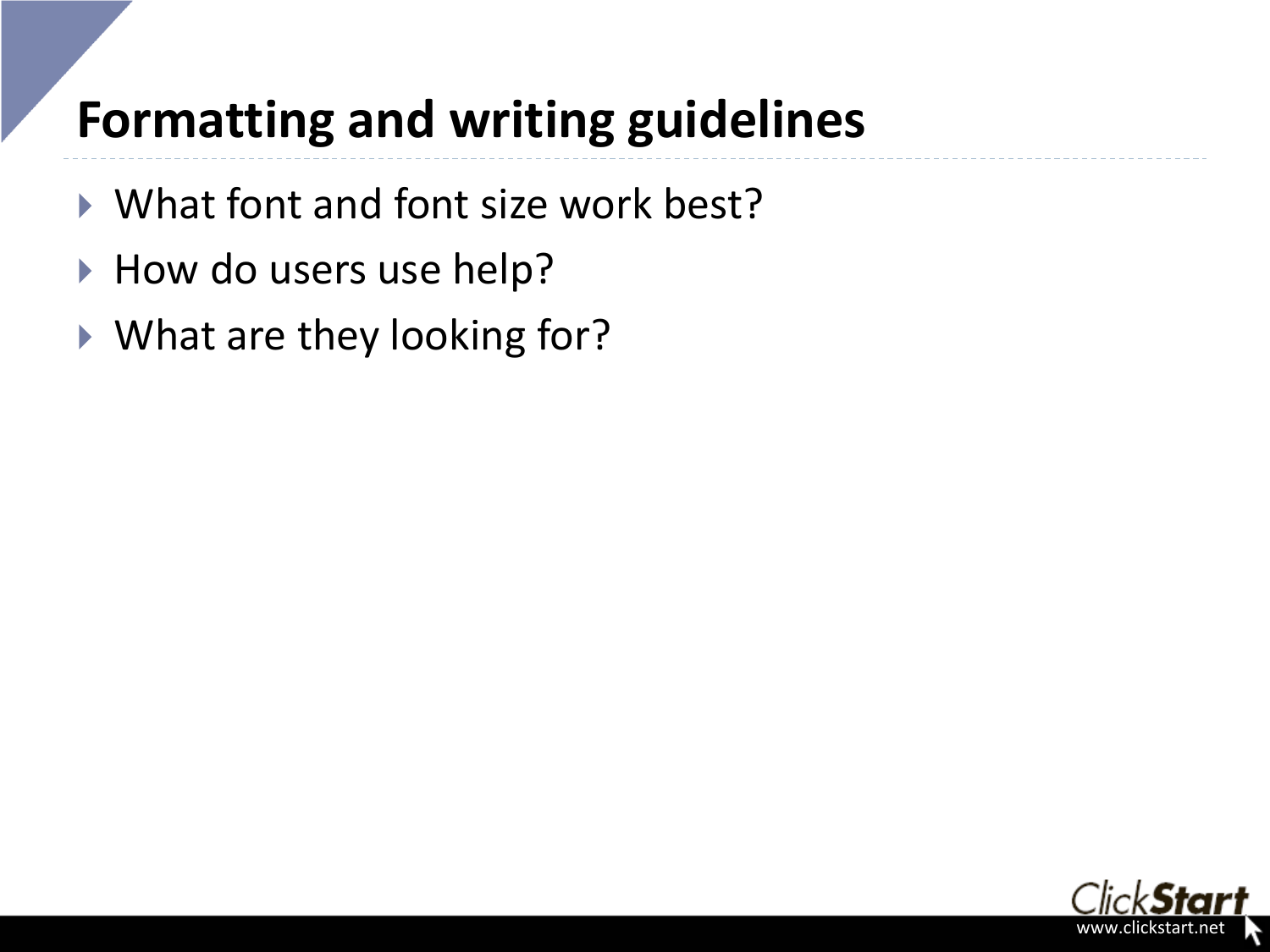### **Use 12pt or 14pt type ●●●●○**

### **Fact:** Users have trouble reading text below 10pt.

- Bernard, et al. (2003 and 2001d), Fukuda & Bubb (2003), Ownby et al. (2003), Schmidt, et al. (2003)

#### **Fact:** Users (esp. 65+) prefer 12pt or 14pt.

- Bernard, et al. (2003 and 2001d), Fukuda & Bubb (2003), Ownby et al. (2003), Schmidt, et al. (2003)

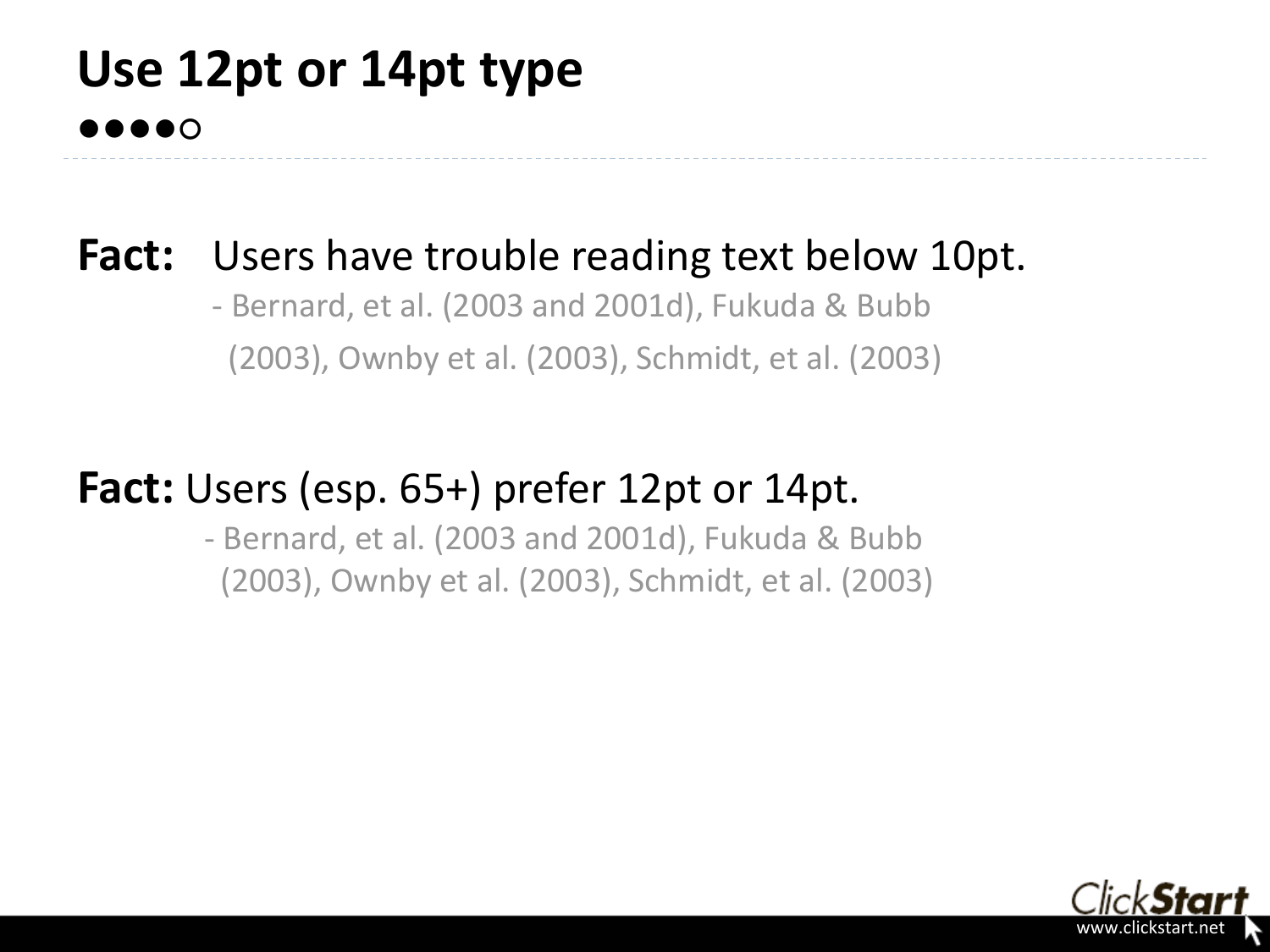

### **Fact:** Users prefer Arial over Verdana and Tahoma, especially Arial 14pt.

- Bernard, et al. (2001a, 2001b, 2001c)

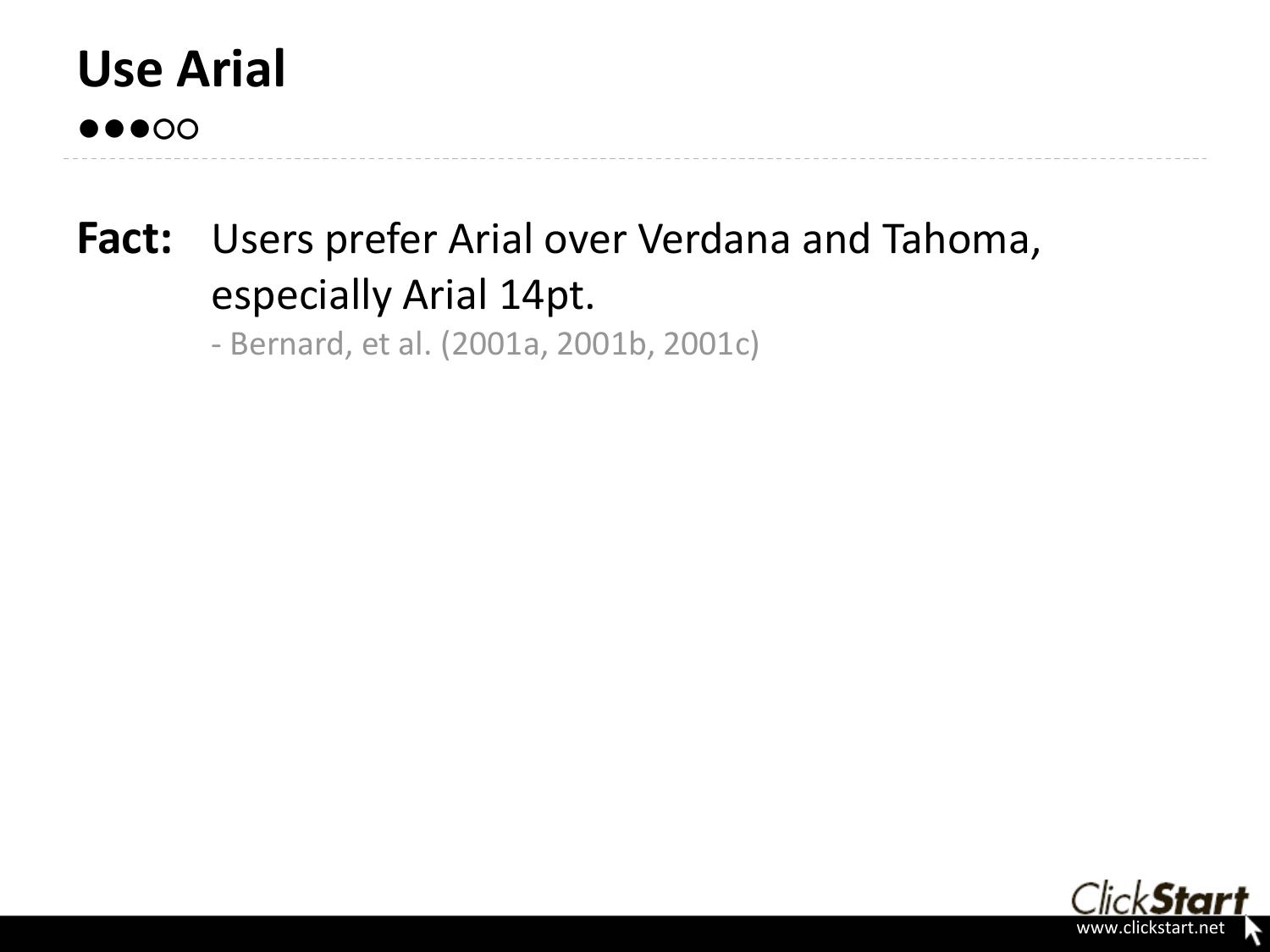### **Font comparison**

#### **Arial**

After Estonia regained independence in 1991, a public debate ensued on the chosen English language name for Estonia. Many Estonians tend to identify more with Northern Europe, and would prefer the country to have a more Nordic-sounding name. The most widely-known of these alternative English language names is "Estland.*"*

#### **Verdana**

After Estonia regained independence in 1991, a public debate ensued on the chosen English language name for Estonia. Many Estonians tend to identify more with Northern Europe, and would prefer the country to have a more Nordic-sounding name. The most widely-known of these alternative English language names is "Estland."

#### **Tahoma**

After Estonia regained independence in 1991, a public debate ensued on the chosen English language name for Estonia. Many Estonians tend to identify more with Northern Europe, and would prefer the country to have a more Nordic-sounding name. The most widely-known of these alternative English language names is "Estland.

- www.wikipedia.org

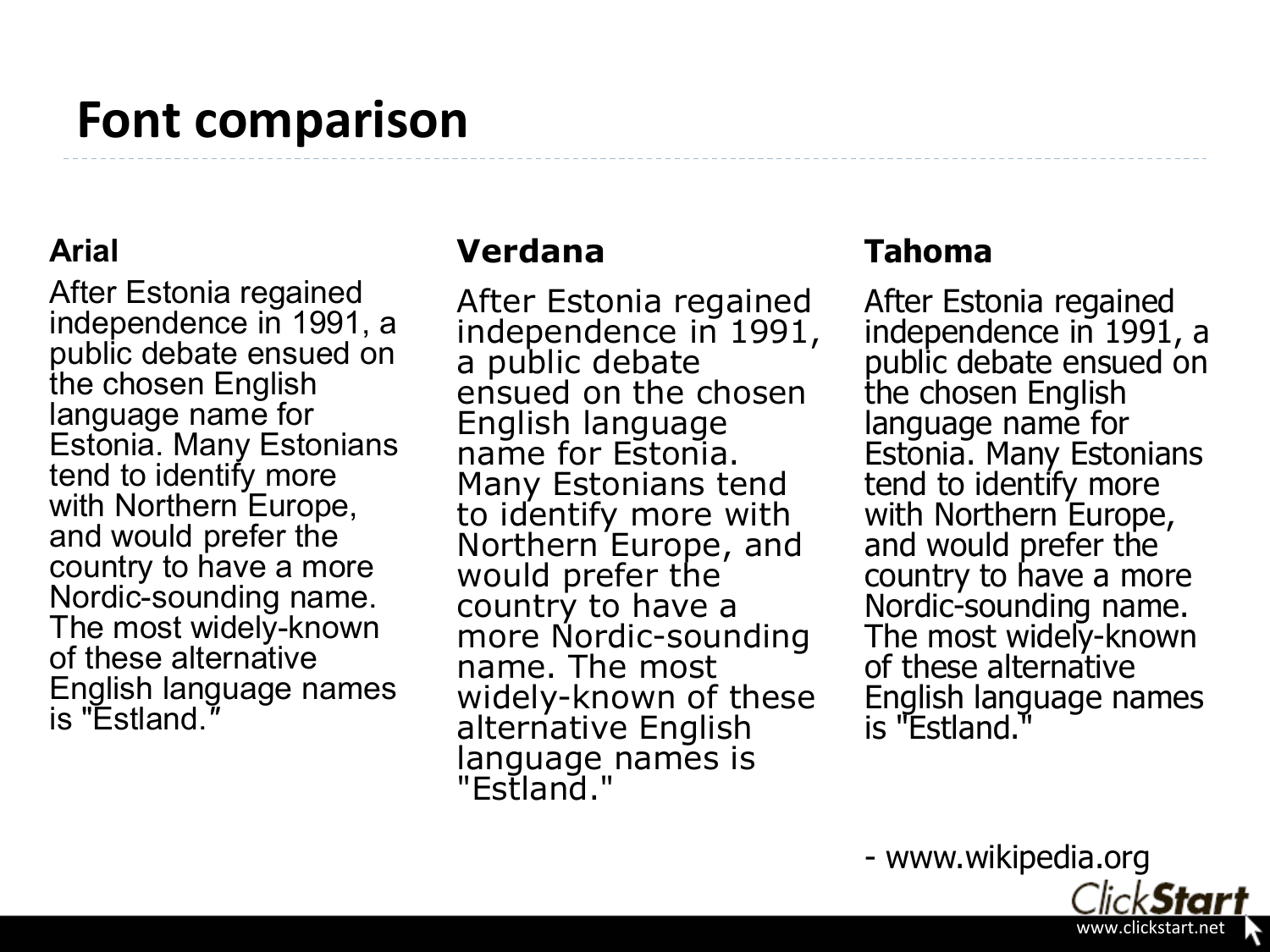### **Provide quick answers ●●●●○**

### Fact: Users focus on minimizing effort rather than maximizing learning.

- Aleven, et al. (2006), Baker, et al. (2004)

#### **Fact:** Users are focused on their task and cannot focus on learning. - Paas, et al. (2003)

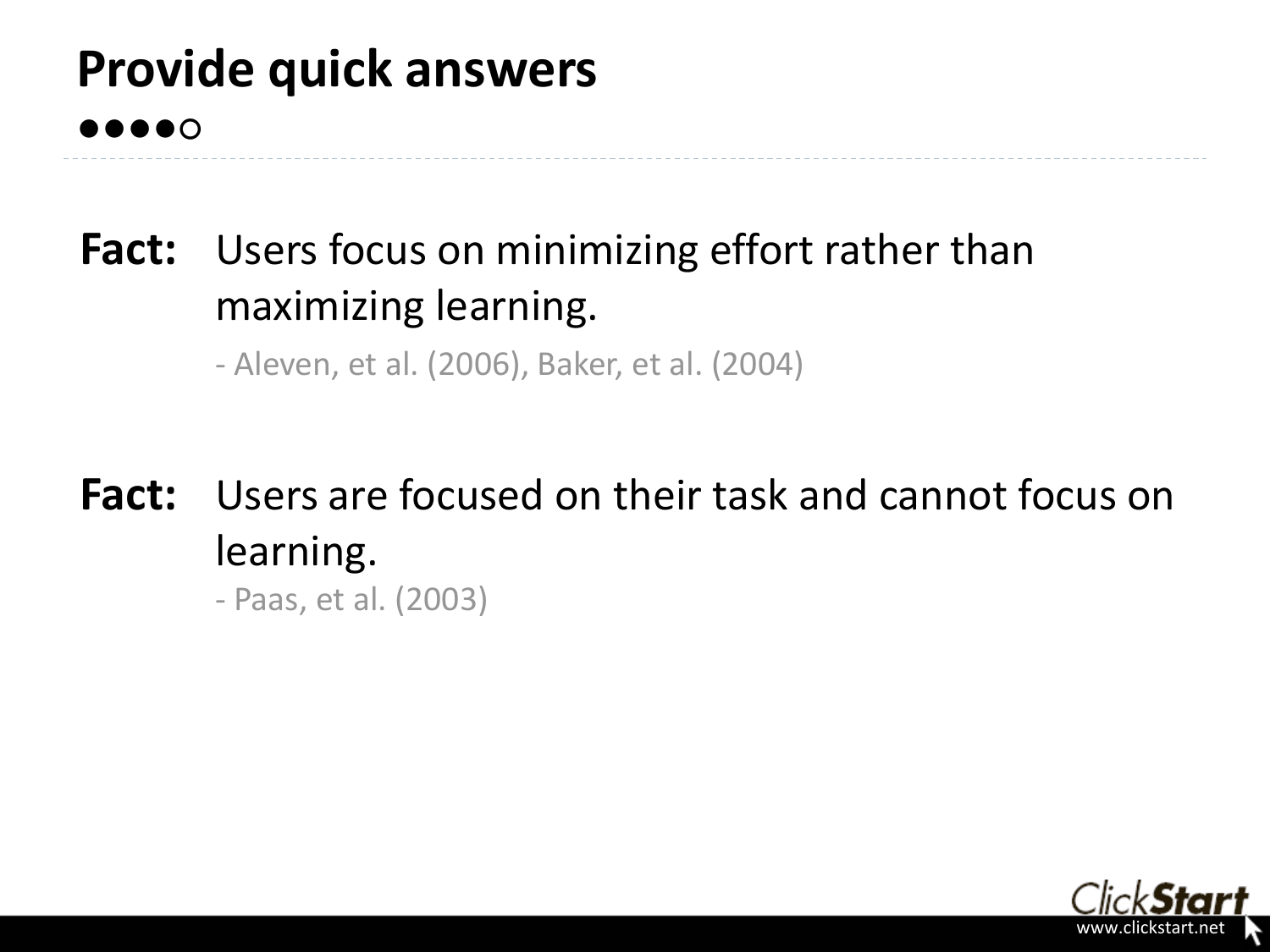### **Limit sentences to 20 words ●●●●○**

### **Fact:** Users scan—they do not read long sentences or paragraphs.

- Bailey (2000), Spool, et al. (1998)

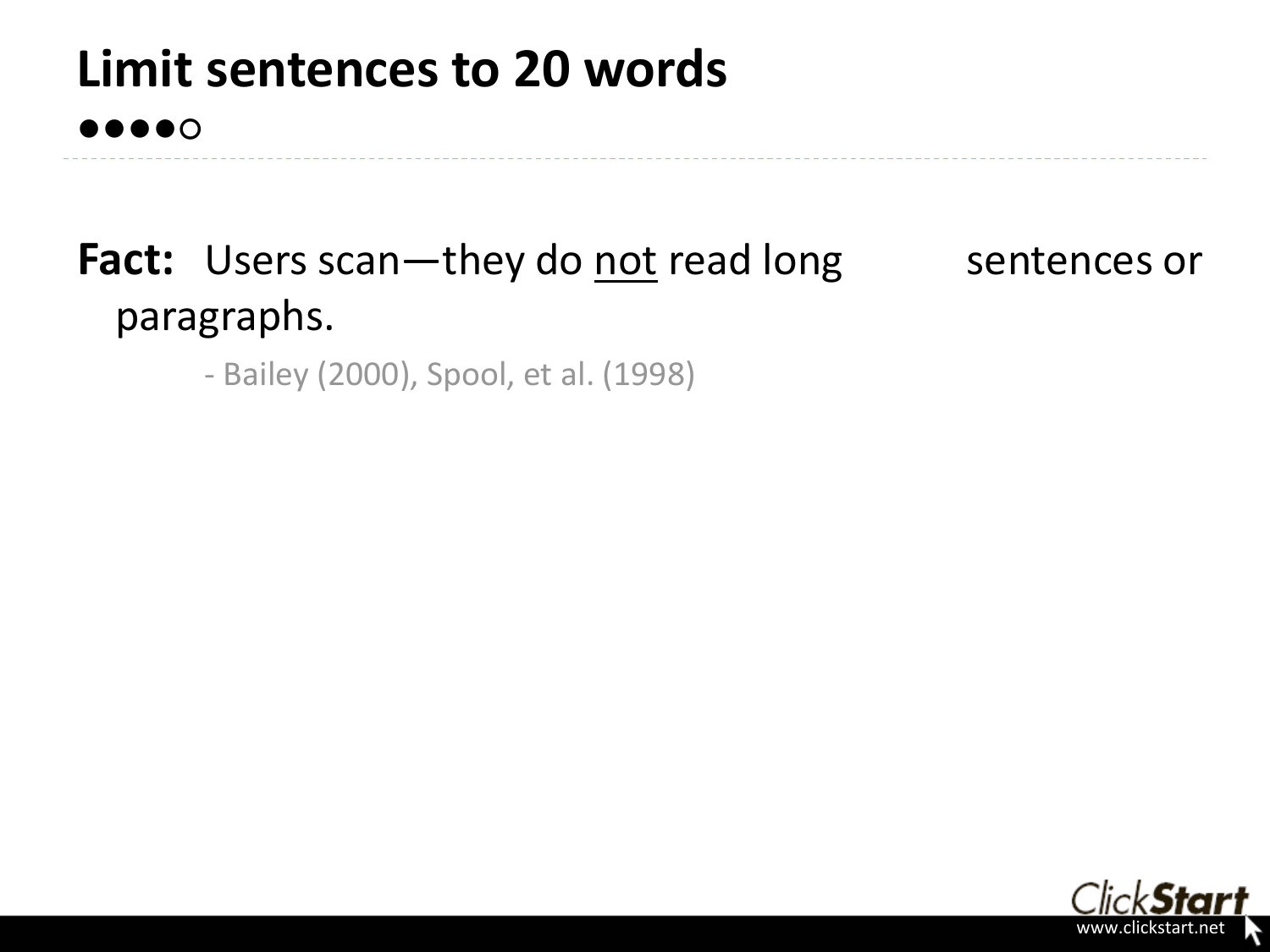#### **32 words**

Iceland was one of the last large islands uninhabited by humans until it was discovered and settled by immigrants from Scandinavia and from Ireland and Scotland during the 9th and 10th centuries.

#### **9 and 18 words**

Iceland was one of the last uninhabited large islands. It was discovered and settled by immigrants from Scandinavia, Ireland, and Scotland during the 9<sup>th</sup> and 10<sup>th</sup> centuries.

- www.wikipedia.org

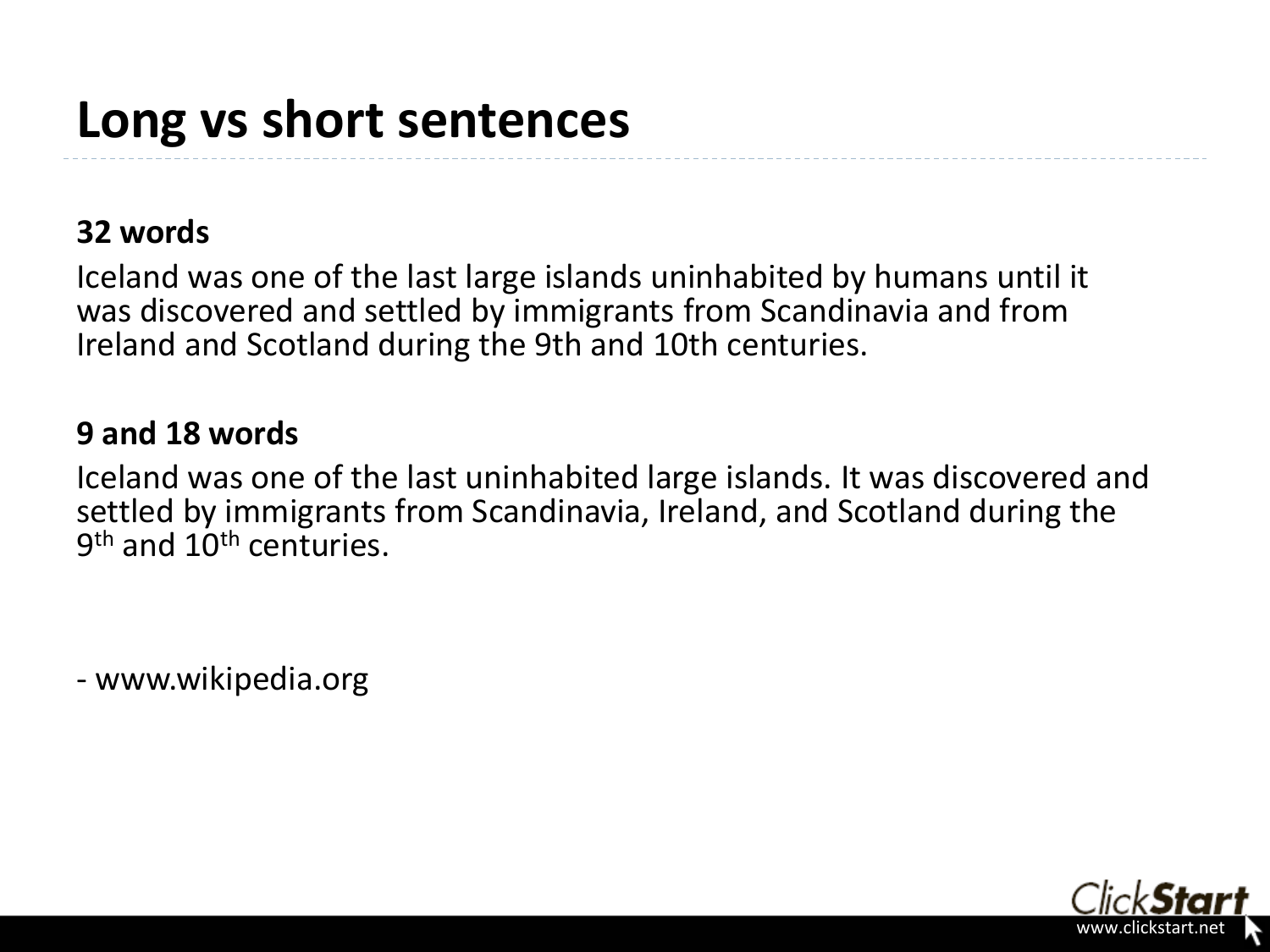## **Write overviews for novices**

**●●●○○**

- **Fact:** Novices use overviews to remember information and build knowledge.
	- Experts are slowed down by overviews and try to skip them.
	- Kalyuga, et al. (2003), Kardash & Noel (2000)

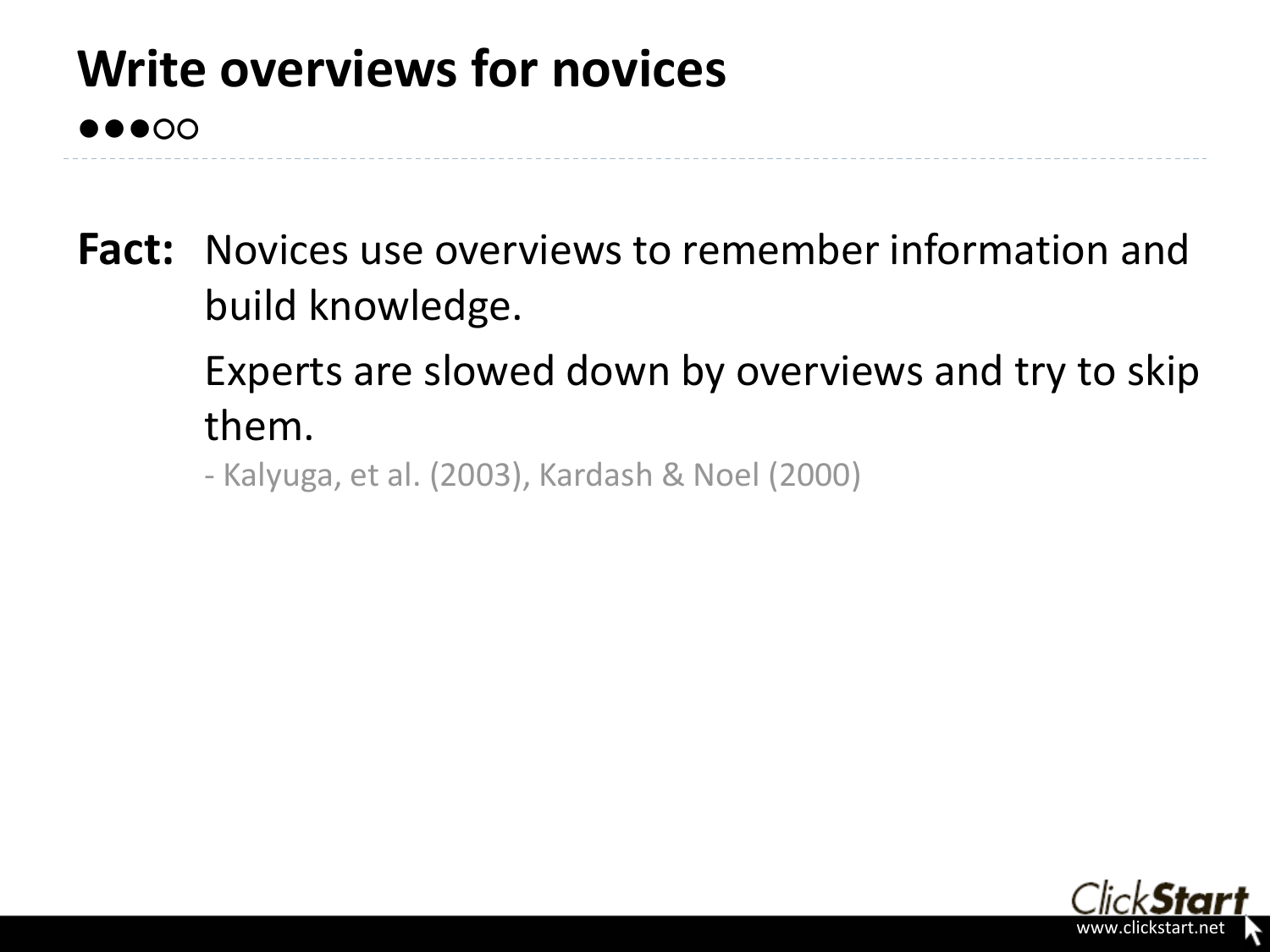## **Include examples**

**●●●○○**

Fact: Users learn from examples. - Große & Renkl (2006)

**Fact:** Users want examples.

- Moallem (2003)

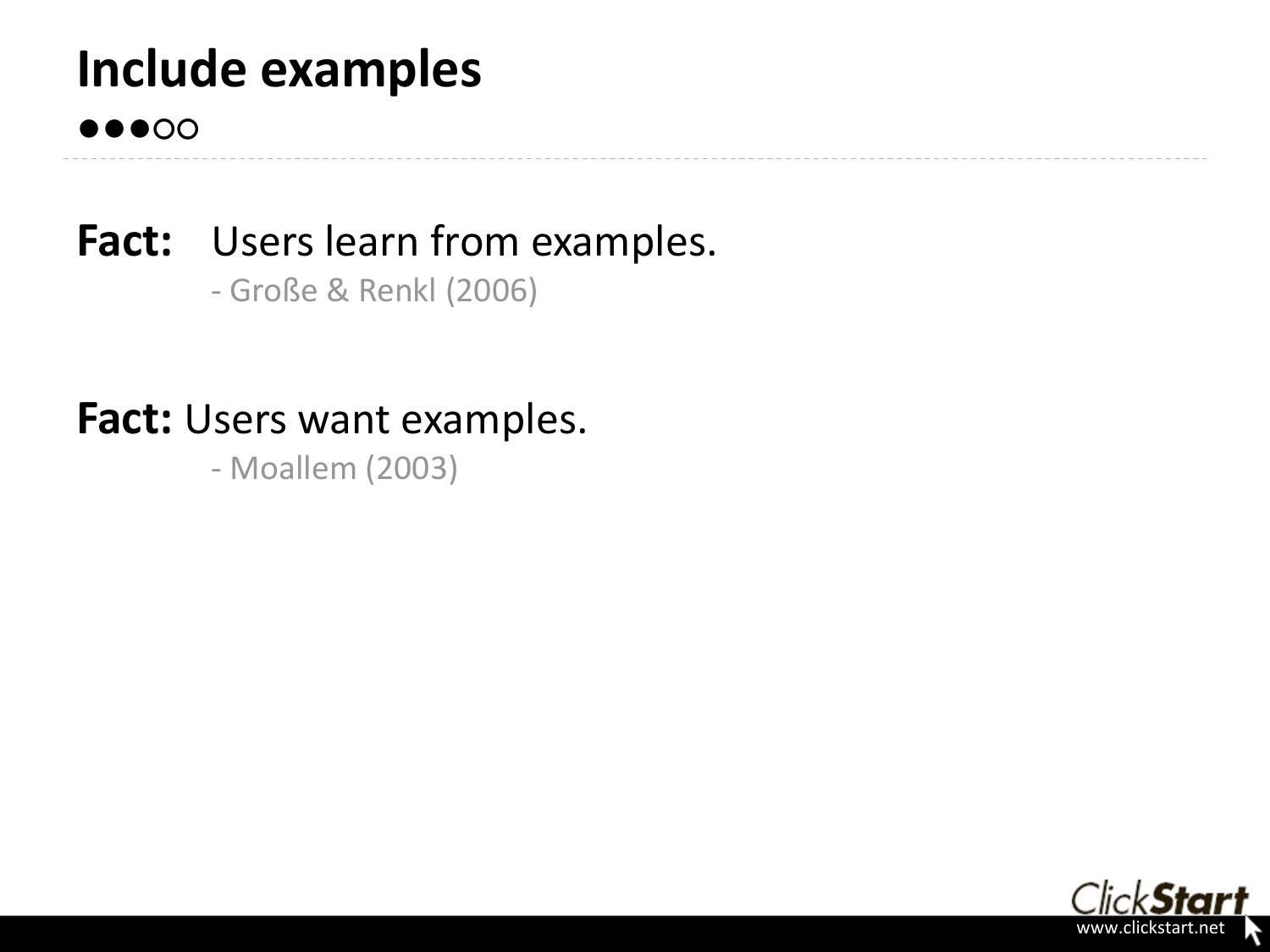## **Examples in tooltips**



"Super Tool Tips" in Microsoft Office 2007

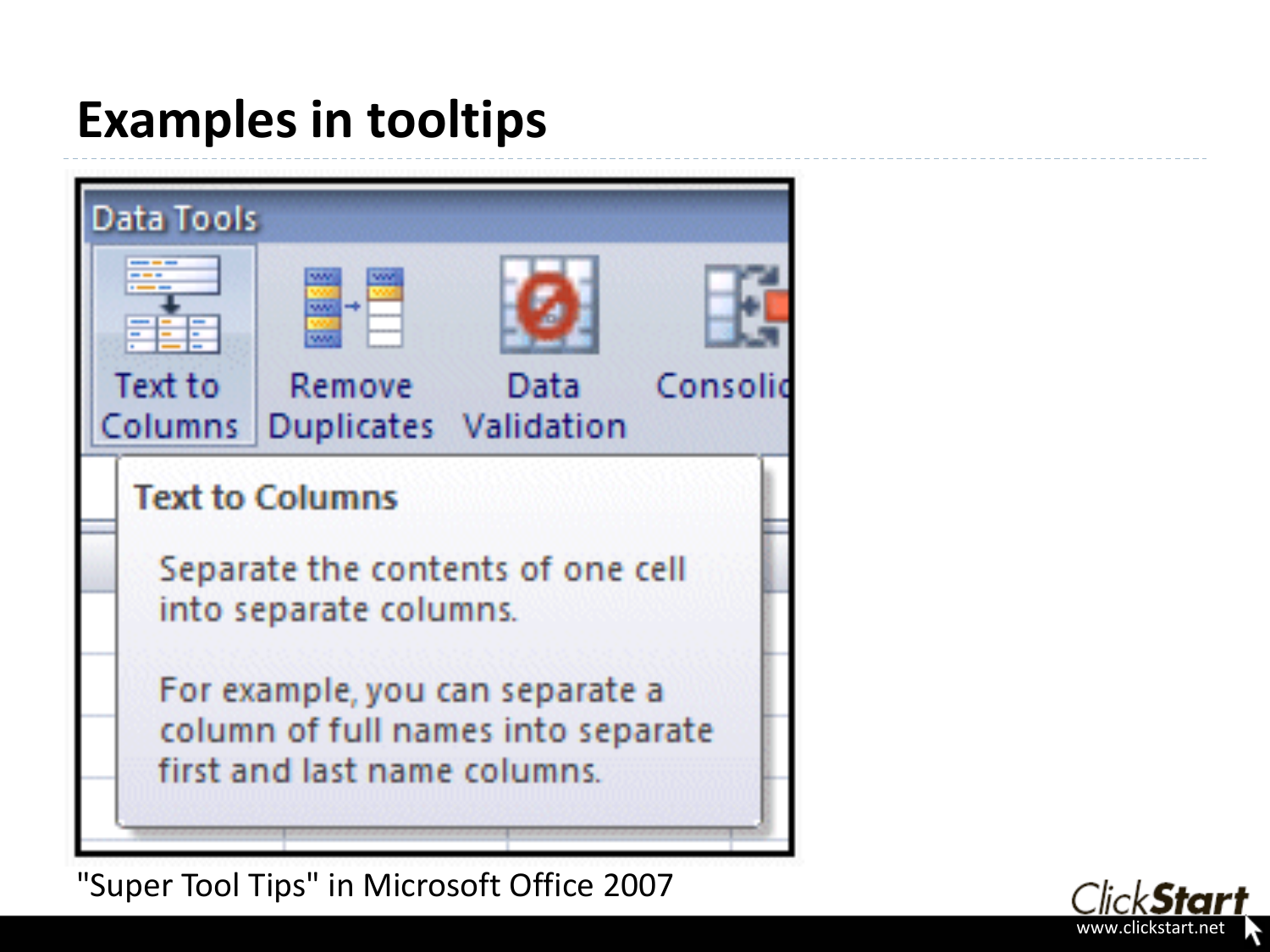# **Linking guidelines**

- Where should links appear?
- What should links look like?

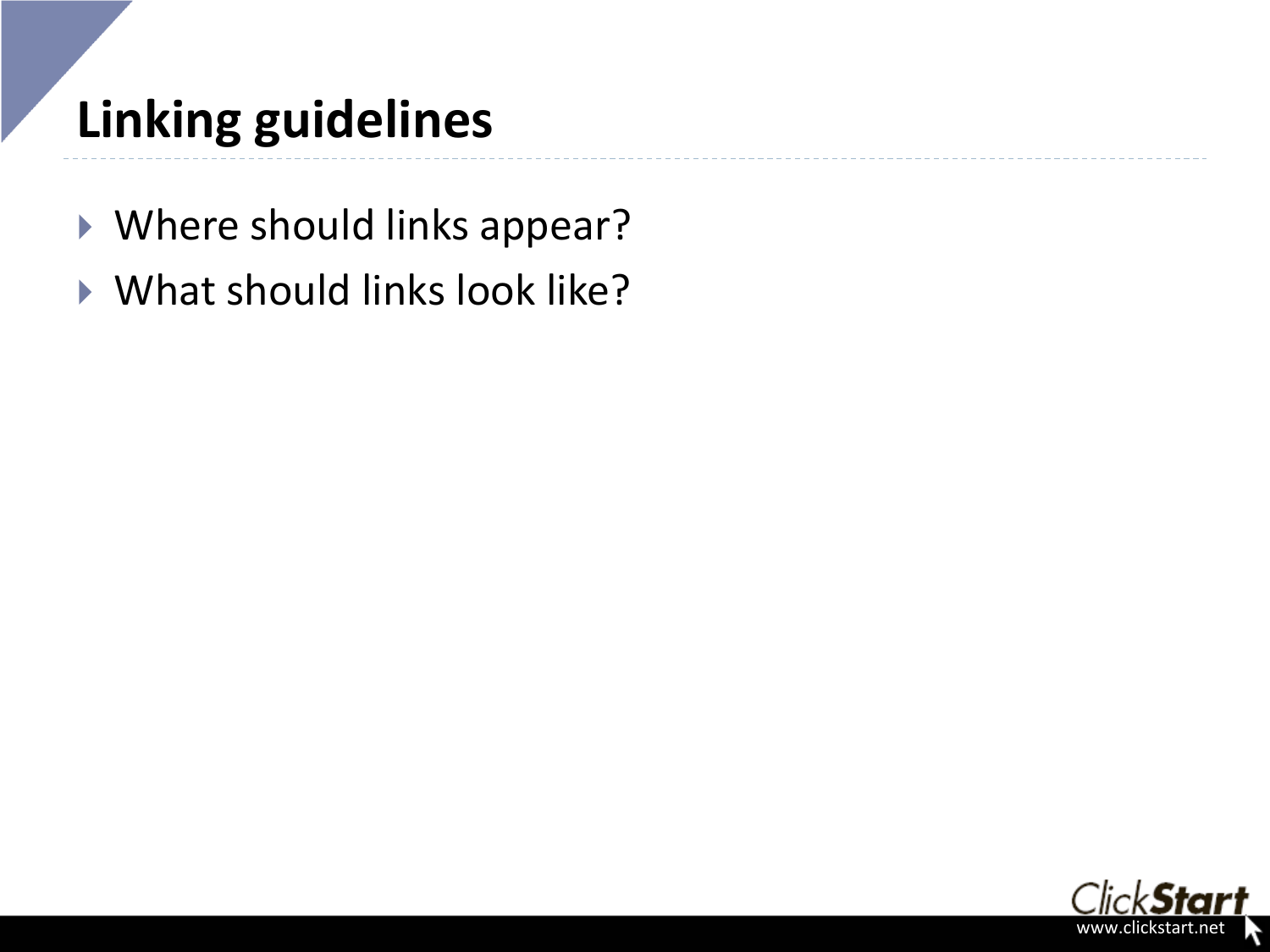### **Position links on the first "screen" ●●●●○**

#### **Fact:** Users spend 80% of their time on the first 'screen.'

- Fukuda & Bubb (2003), Bernard et al. (2001b), Bailey et al. (2000), Byren et. al. (1999)

**Fact:** Users do not prefer links to be placed at the bottom of the topic.

> - Fukuda & Bubb (2003), Bailey et al. (2000), Bernard et al. (2001b), Byren et. al. (1999)

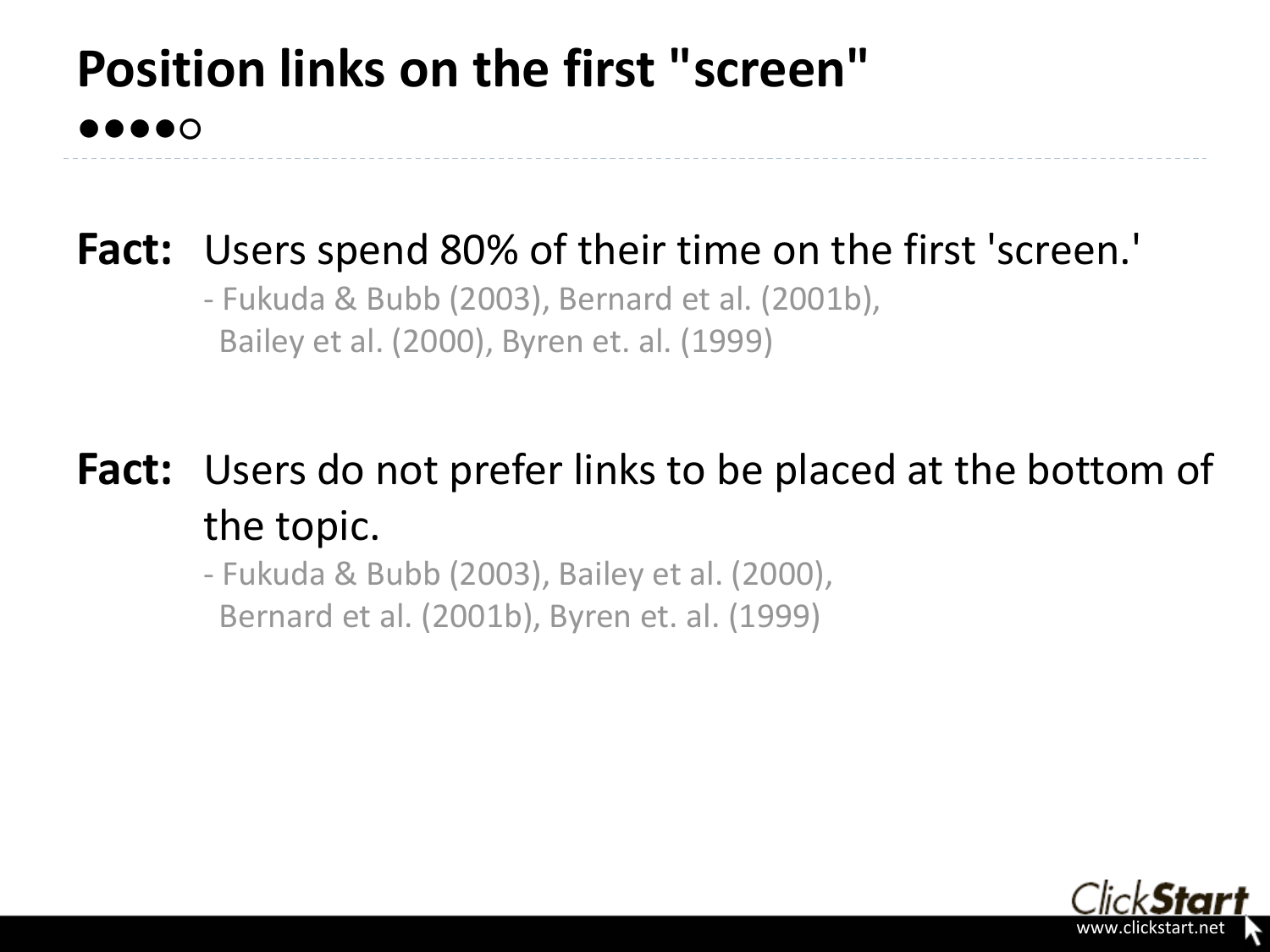### **Provide links on the right side ●●●●○**

- **Fact:** Users click on links in the right margin with more efficiency than topics on the left because they are closer to the scroll bar.
	- Reuning (2004), McCarthy et al. (2003), Bailey (2000), Kalbach & Bosenick (2000)

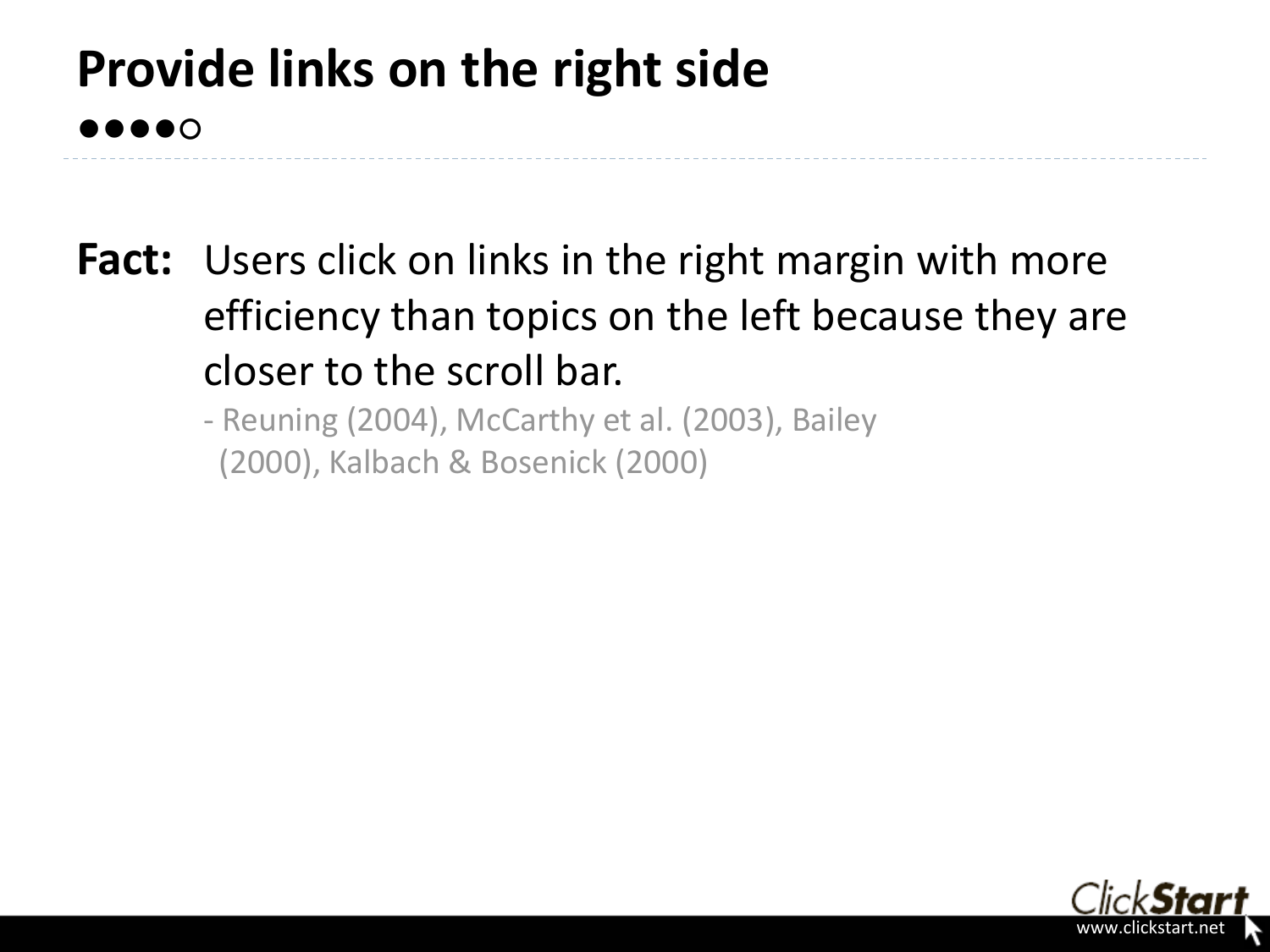### **Links on the right side**



CheckFree Corporation's PartnerCare help system

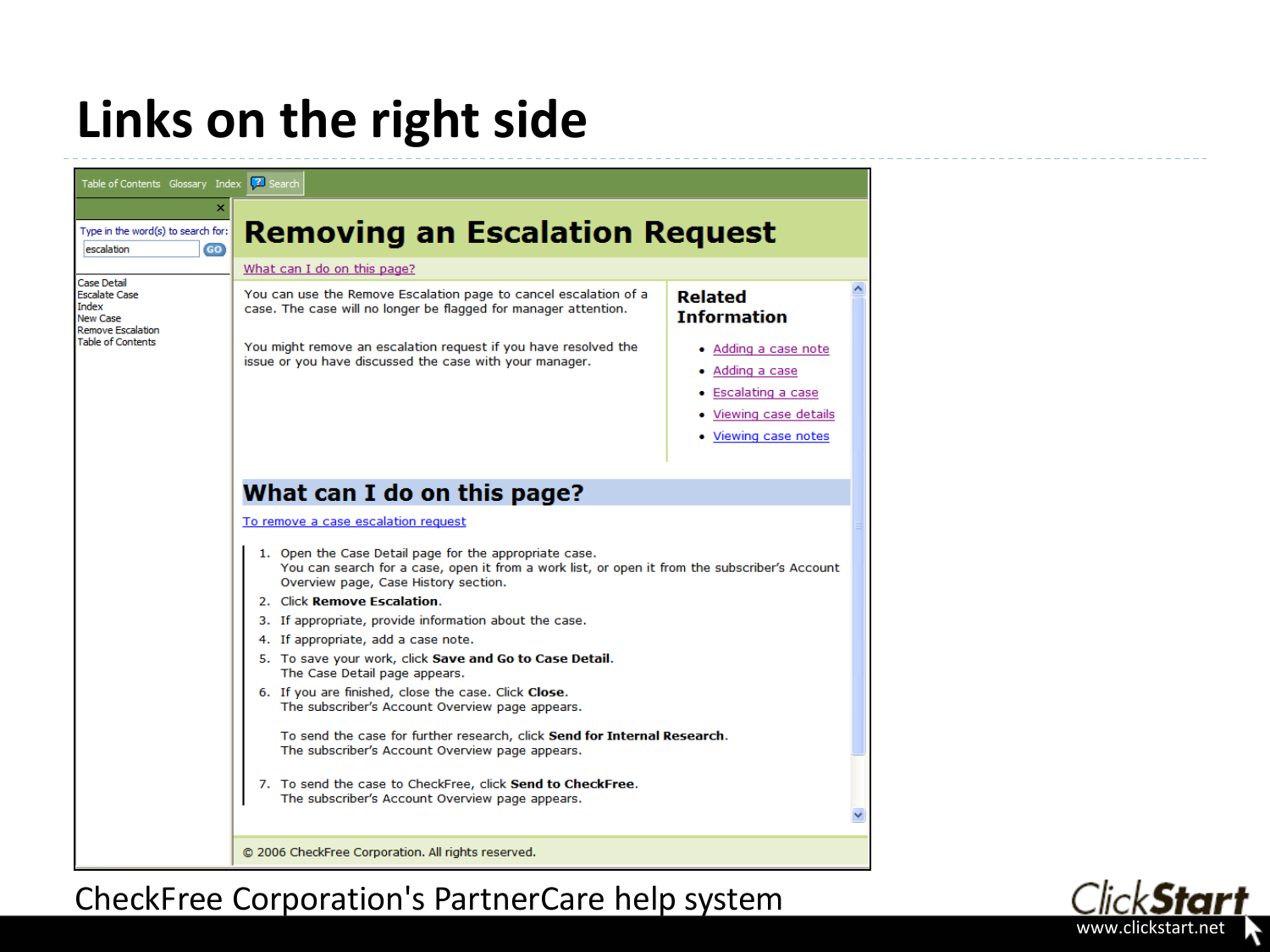#### **Use text links, not image links ●●●○○**

### Fact: Users prefer text links, partially because they change color.

- McElwain, et al. (2002), Spool, et al. (1998)

#### **Fact:** Users prefer text links to icon links.

- McElwain, et al. (2002)

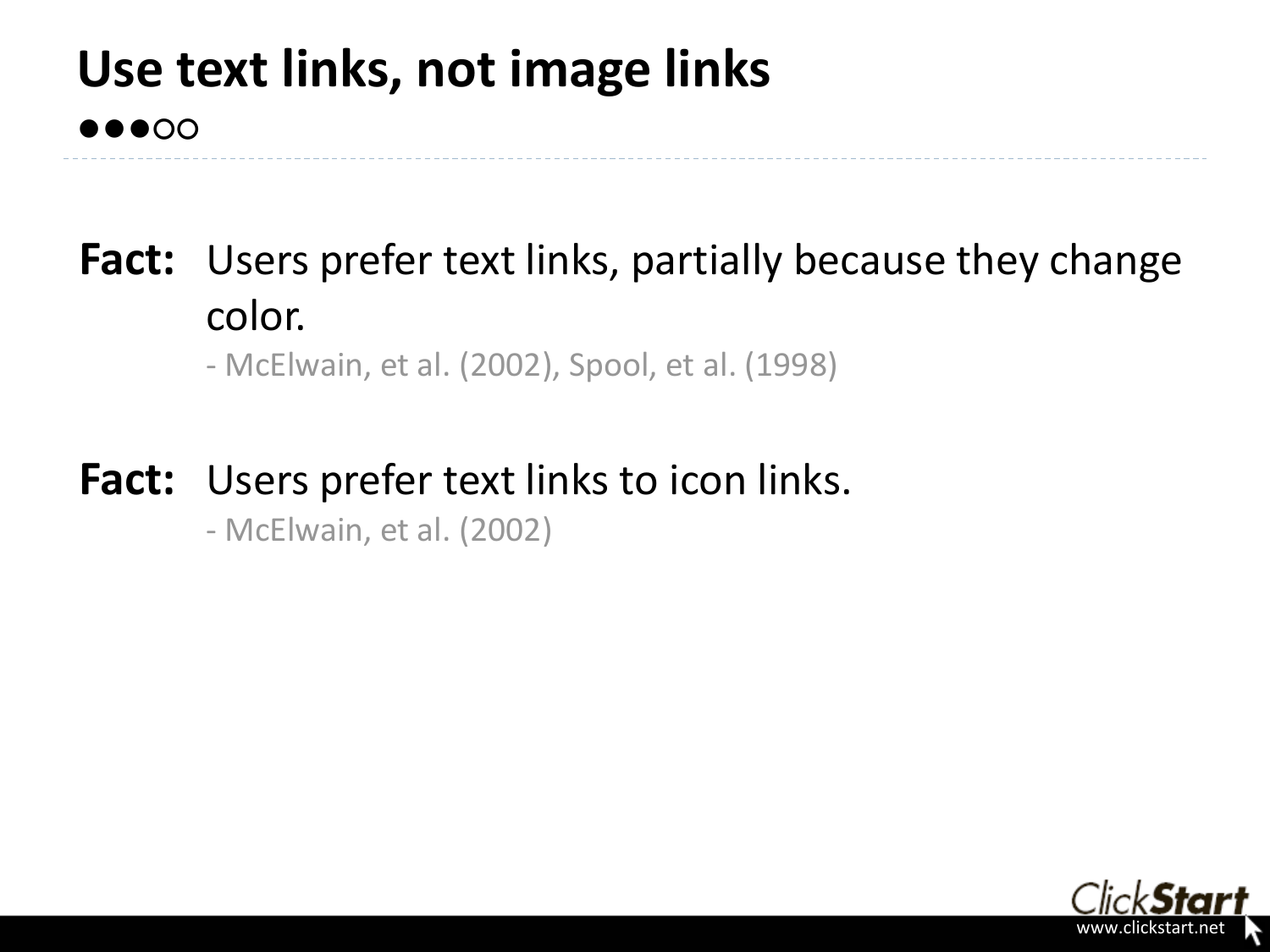### **Use descriptive link text ●●●●○**

### Fact: Users can be confused by similar link labels.

- Miller & Remington (2004), Reuning (2004)

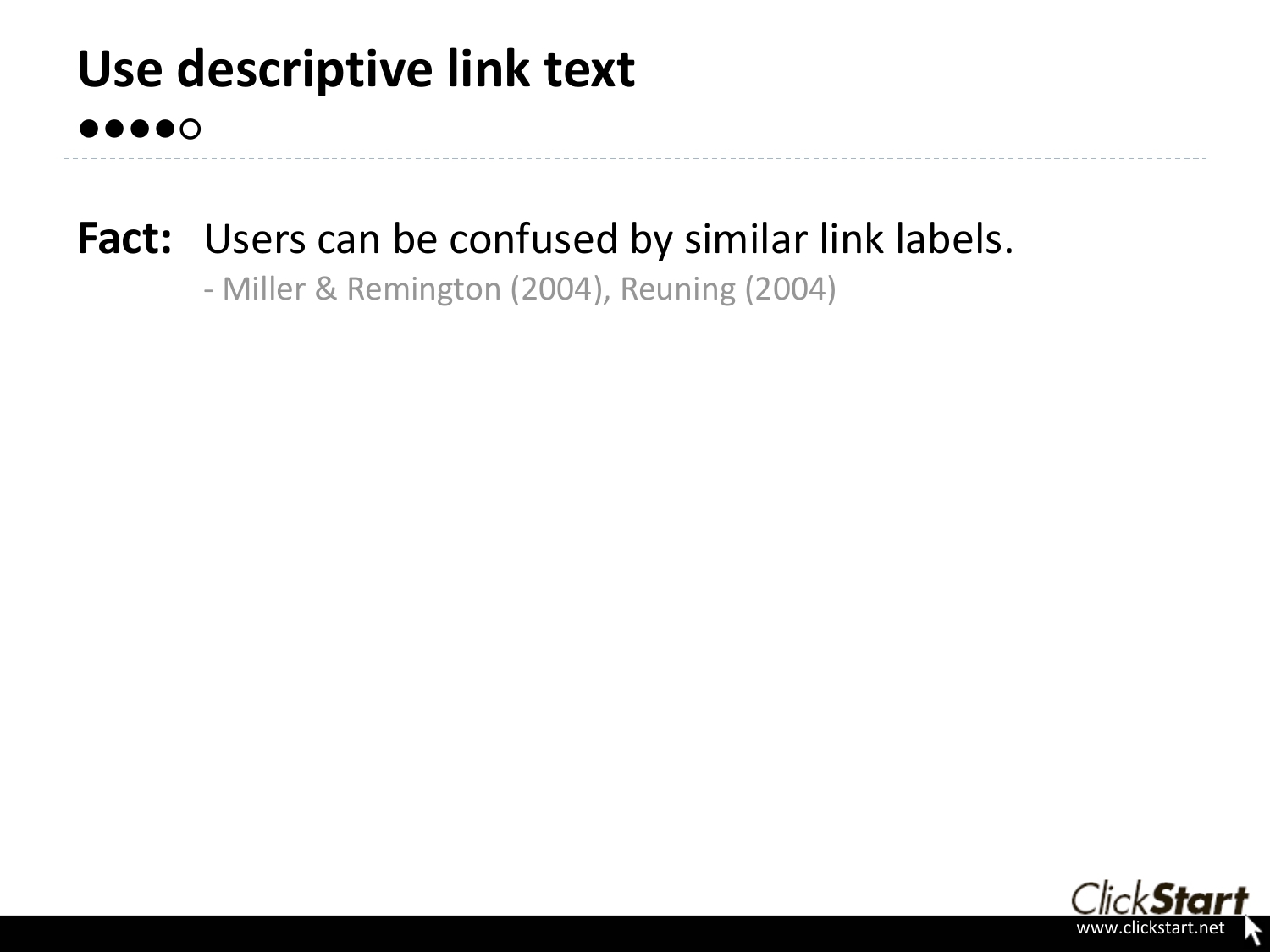# **Visited links should change color**

#### **●●●○○**

### Fact: If visited links do not change color, users will 'bounce' between pages.

- IBM (1999), Nielsen (1999a, 1999b), Spool, et al. (1998)

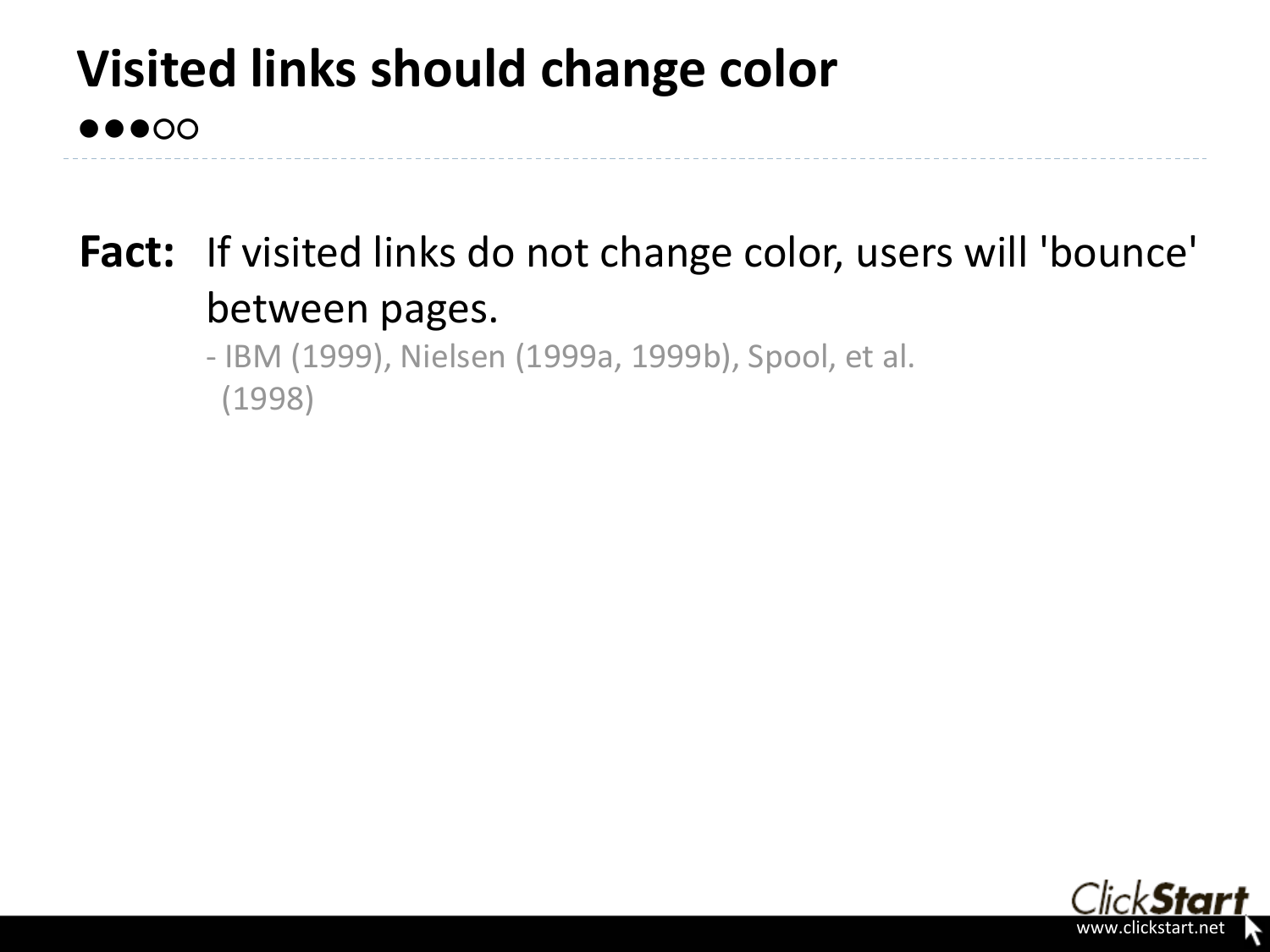### **Identify link targets ●●●○○**

### **Fact:** Users assume that a link goes to a new page on the same site.

- Spool, et al. (1998)

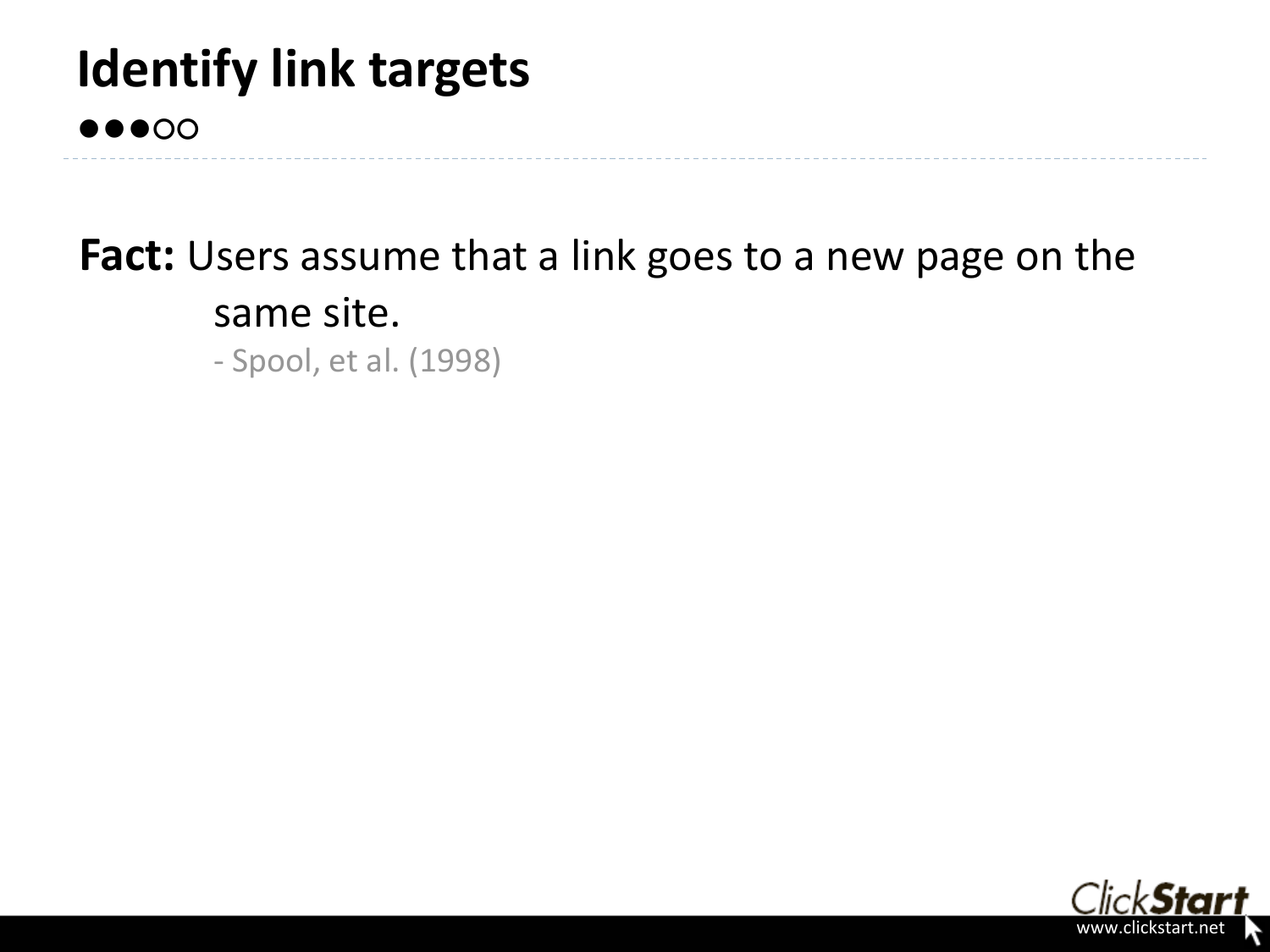# **Identifying link targets**





esdepo.gsfc.nasa.gov/docs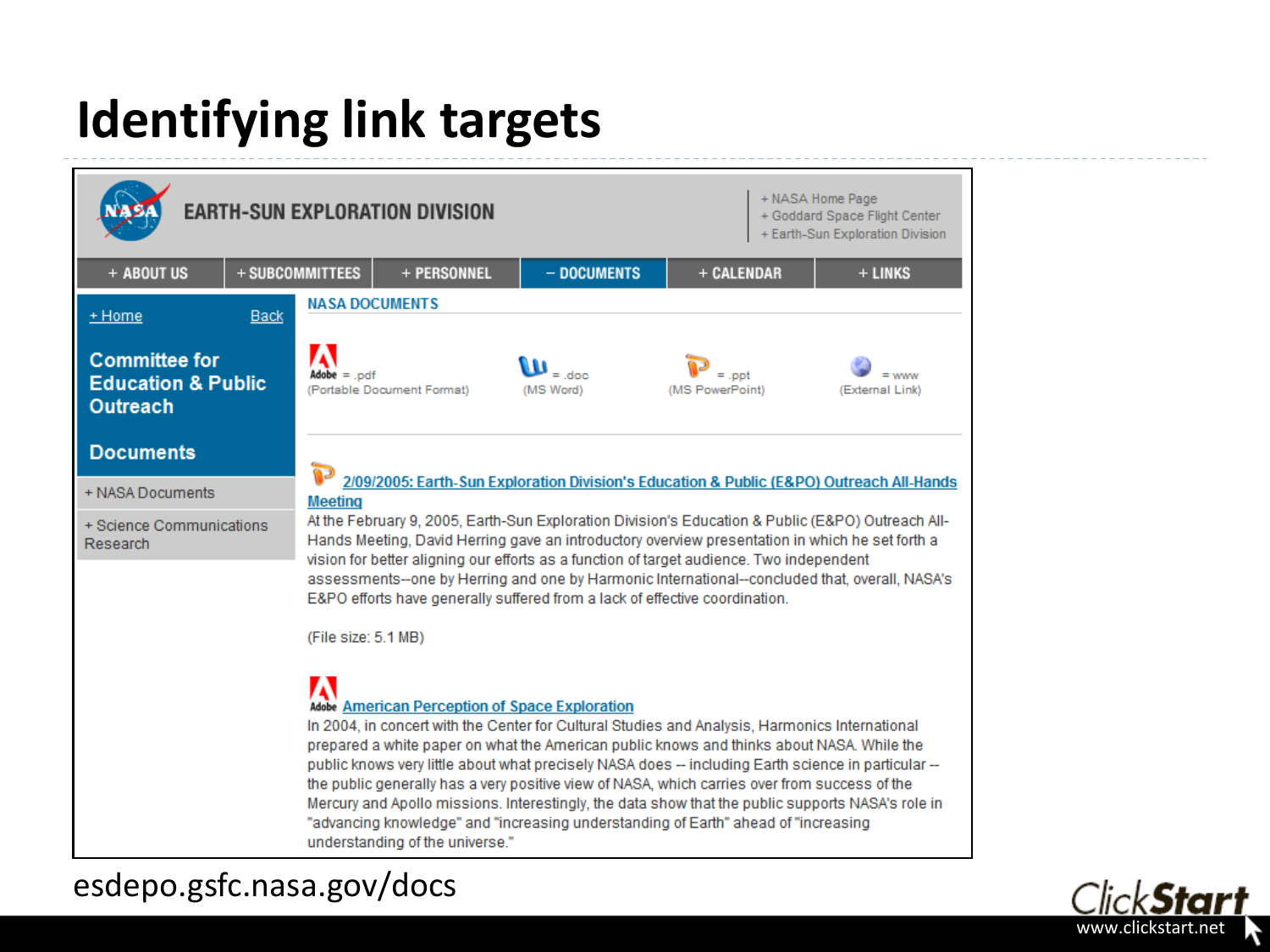#### **Use bulleted lists for links ●●○○○**

#### **Fact:** Users make less mistakes with bulleted link lists. - Spain (1999)

#### **Fact:** Users prefer bulleted link lists.

- Spain (1999)

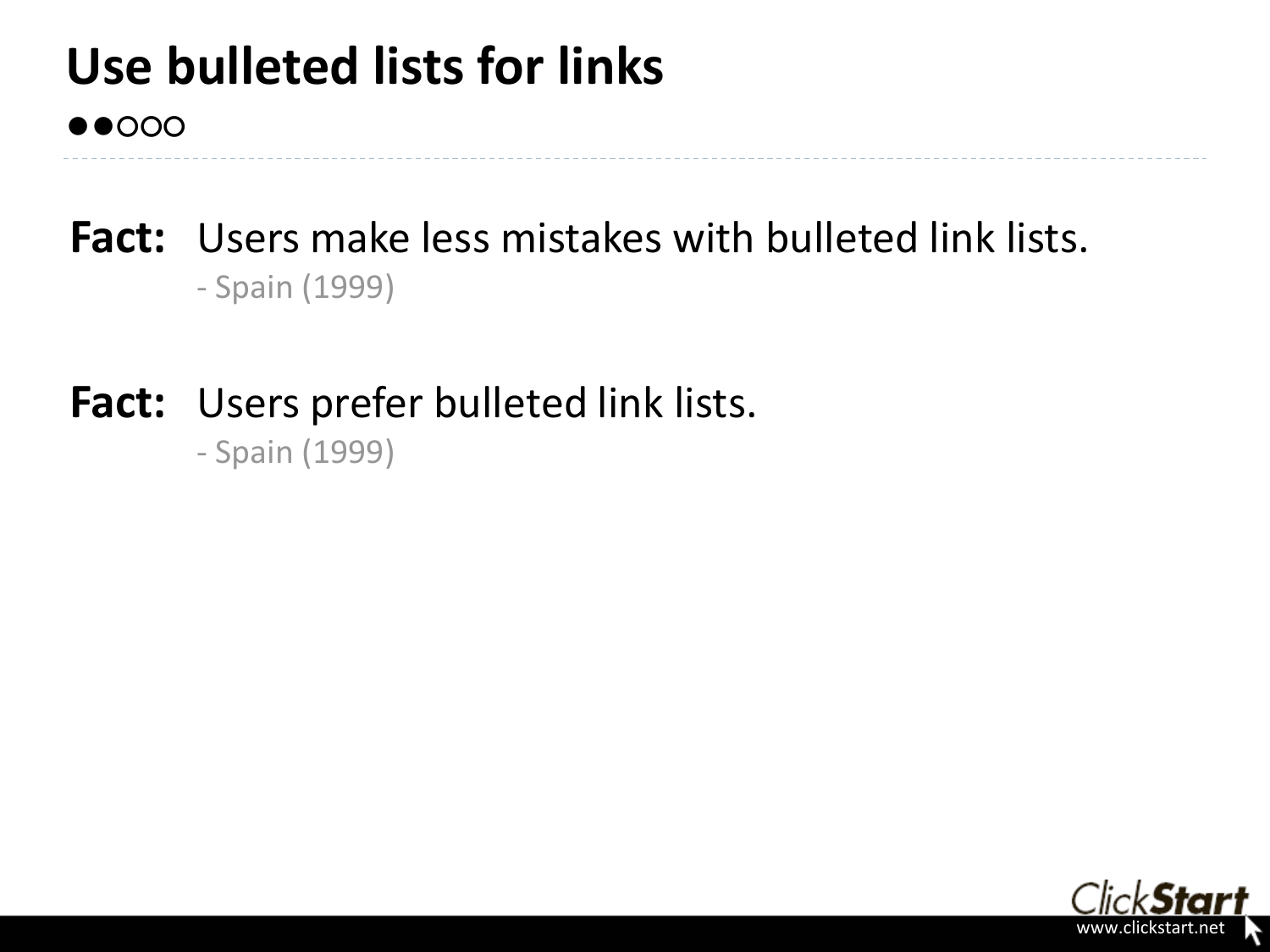## **Bulleted lists for related links**

Adding a case note Adding a case Escalating a case Viewing case details Viewing case notes

- Adding a case note
- Adding a case
- Escalating a case
- Viewing case details
- Viewing case notes

Adding a case note

Adding a case

Escalating a case

Viewing case details

Viewing case notes

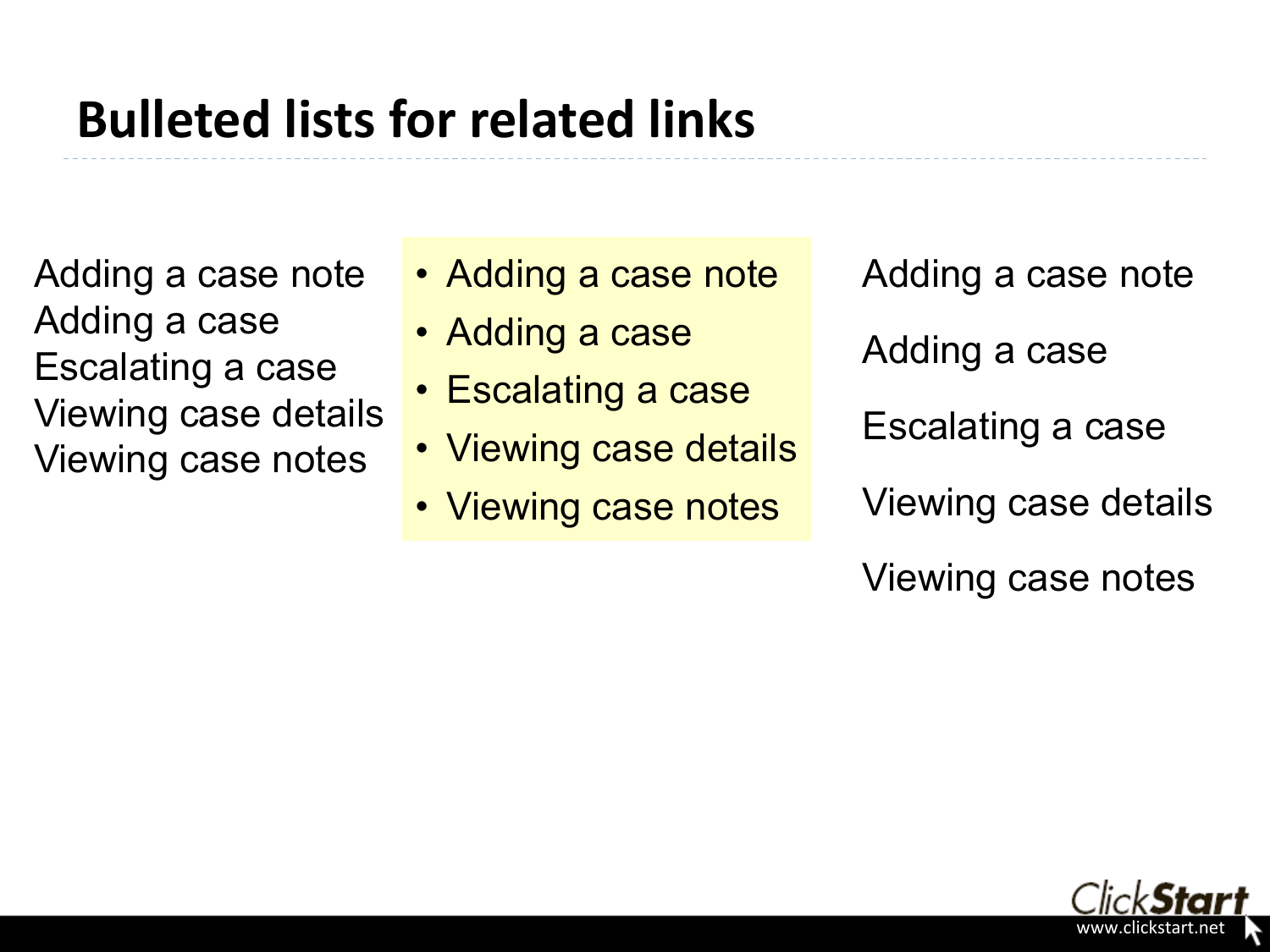## **Navigation guidelines**

- ▶ Search vs TOC vs index: who wins?
- ▶ How deep should a TOC be?
- Are breadcrumbs useful?

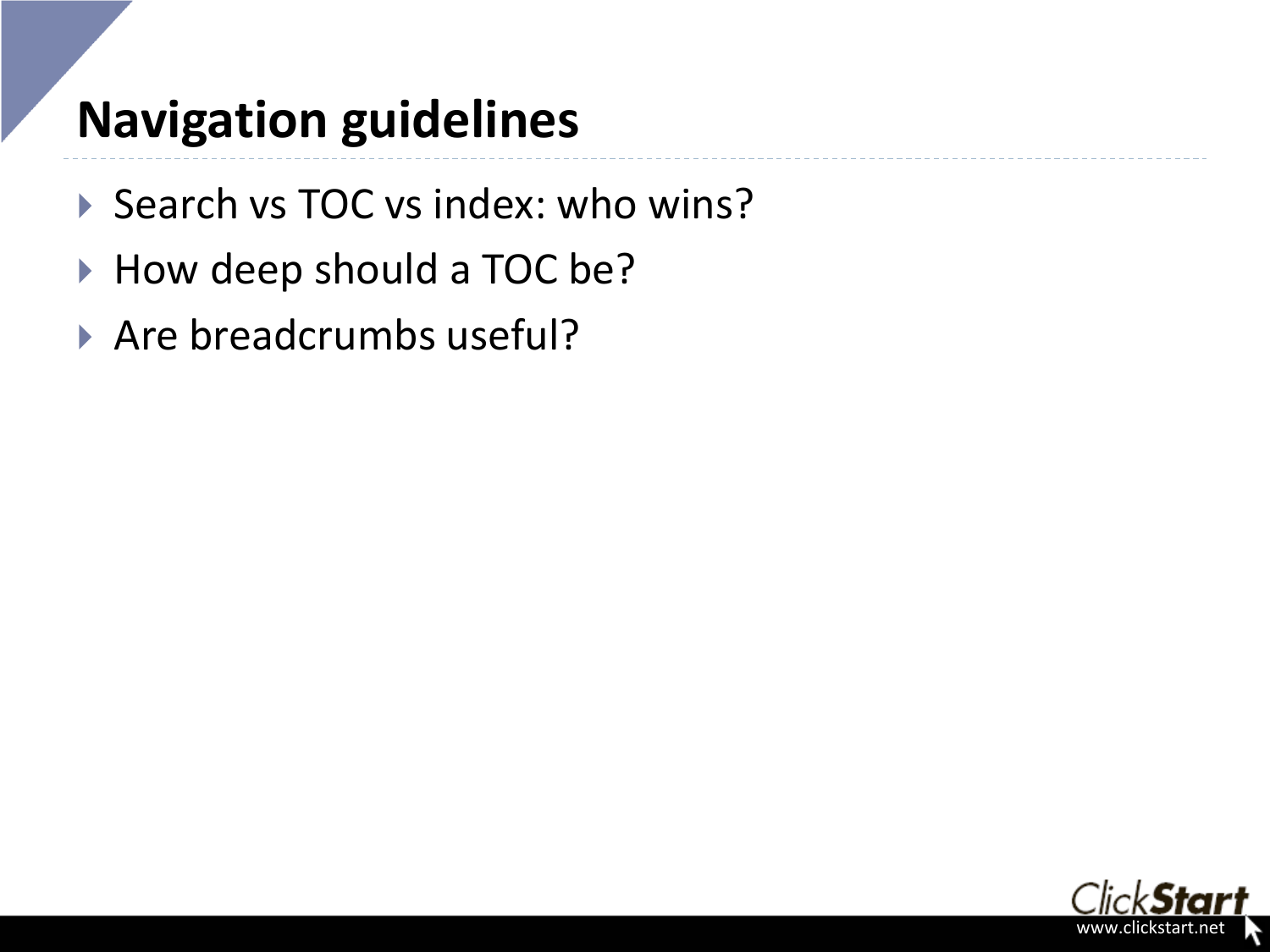### **Search is more important than a TOC or index ●●●○○**

**Fact:** 92% of users think search tools are easy to use and prefer them. - Leporini (2004)

**Fact:** Searching is the 2<sup>nd</sup> most common online activity. - Fallows (2004)

**Fact:** 87% of users say they find the information they want most of the time by searching. - Fallows (2004)

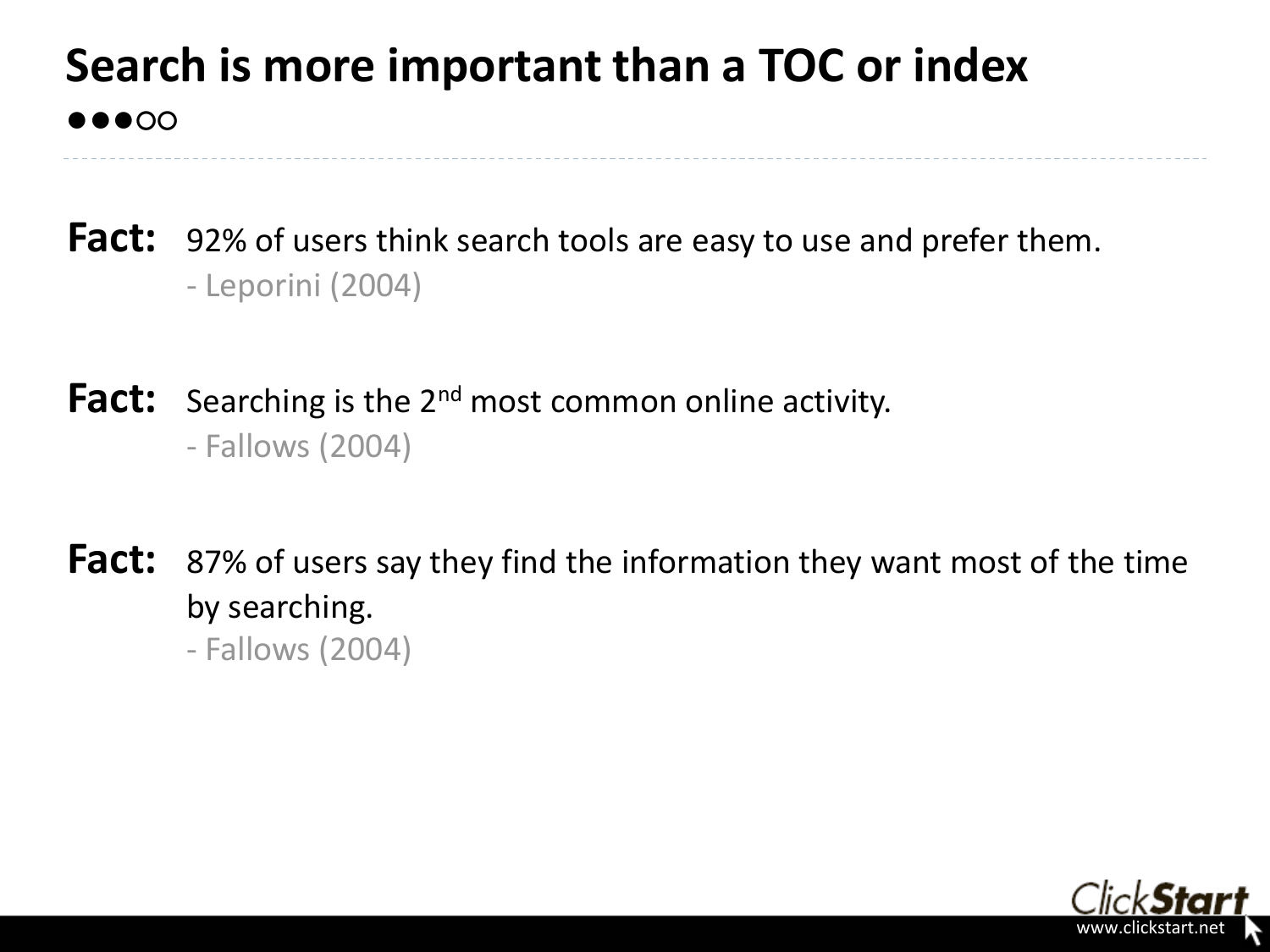### **Search is not always effective ●●●●○**

### Fact: Users are successful searching 42-78% of the time. - 42% – Spool (1998), 78% – Sellen, et al. (2002)

#### Fact: Users do not know how to perform Boolean searches.

- Dumais et al. (2003), Jansen, et al. (2000)

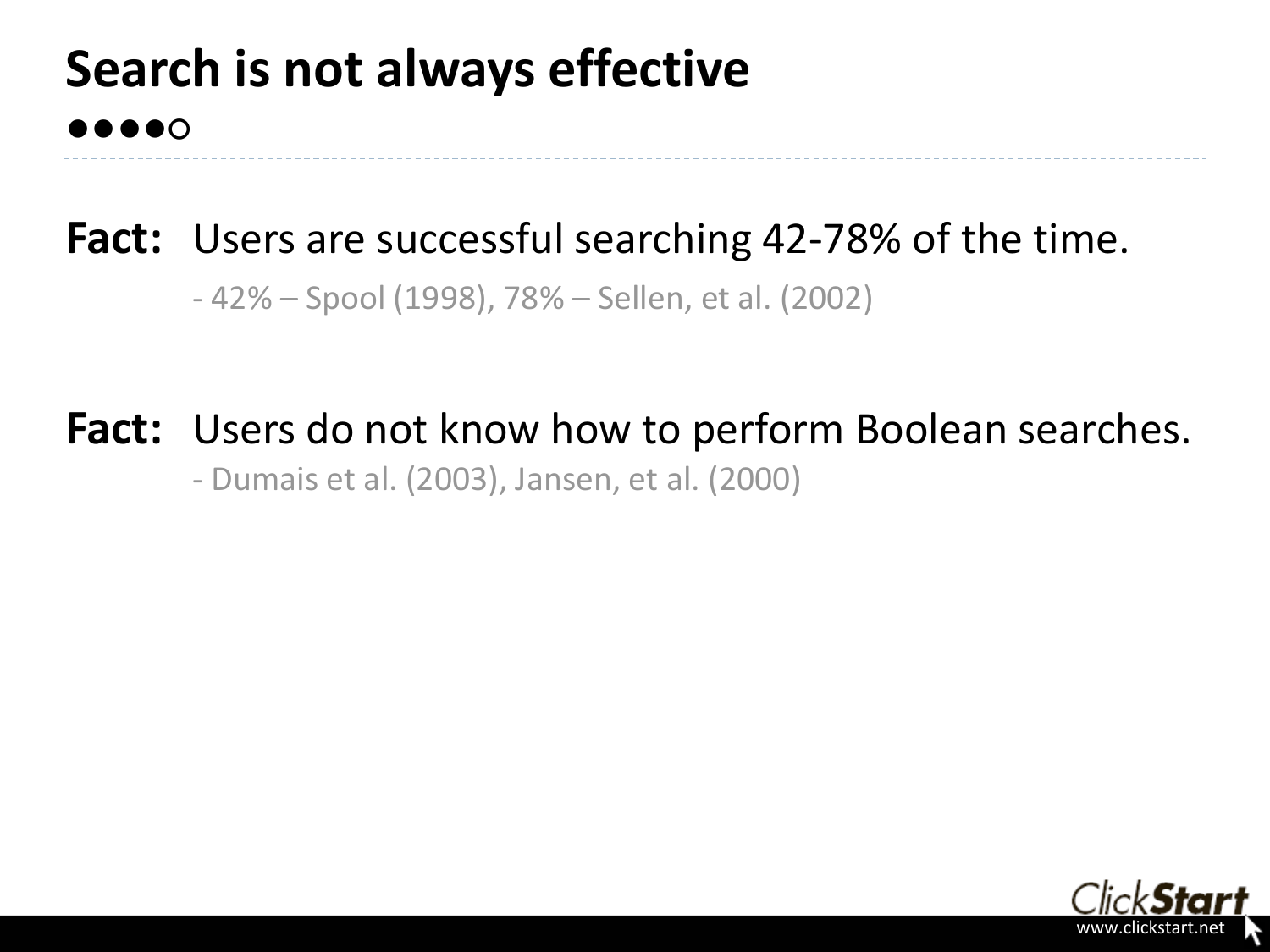### **TOCs should be wide, not deep ●●●●●**

**Fact:** Users prefer (and are faster using) broad TOCs with 1 or 2 levels.

- Bernard (2002), Zaphiris (2000)

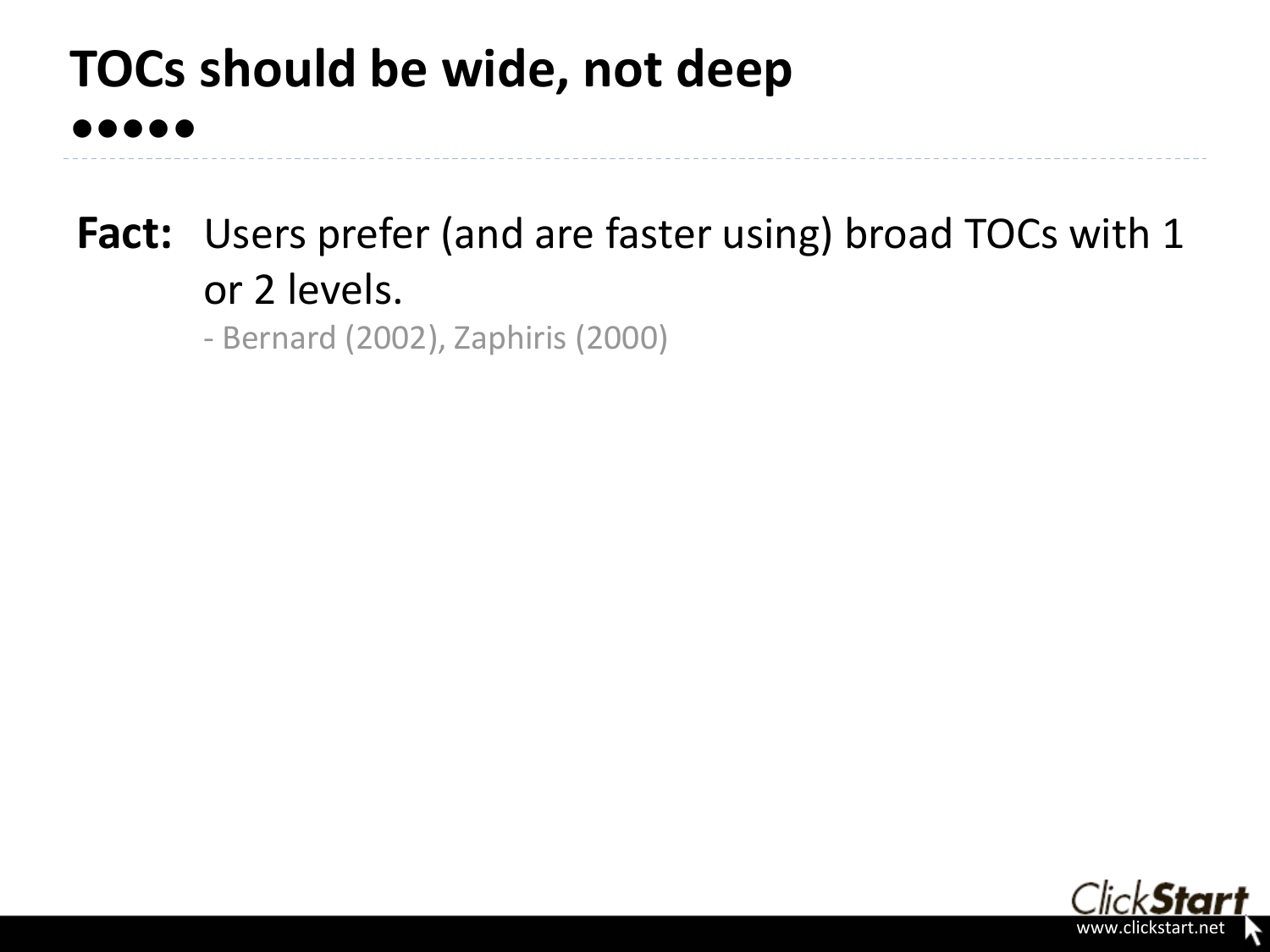# **Provide breadcrumbs…if it's easy**

**Fact:** Users request breadcrumbs more than any other navigational tool.

- Moallem (2003)

●●●○○

#### **Fact:** Users navigate faster with breadcrumbs.

- Hull (2004), Lazar & Eisenbrey (2000)

#### Fact: Users rarely use breadcrumbs.

- Rogers, et al. (2003a, 2003b)

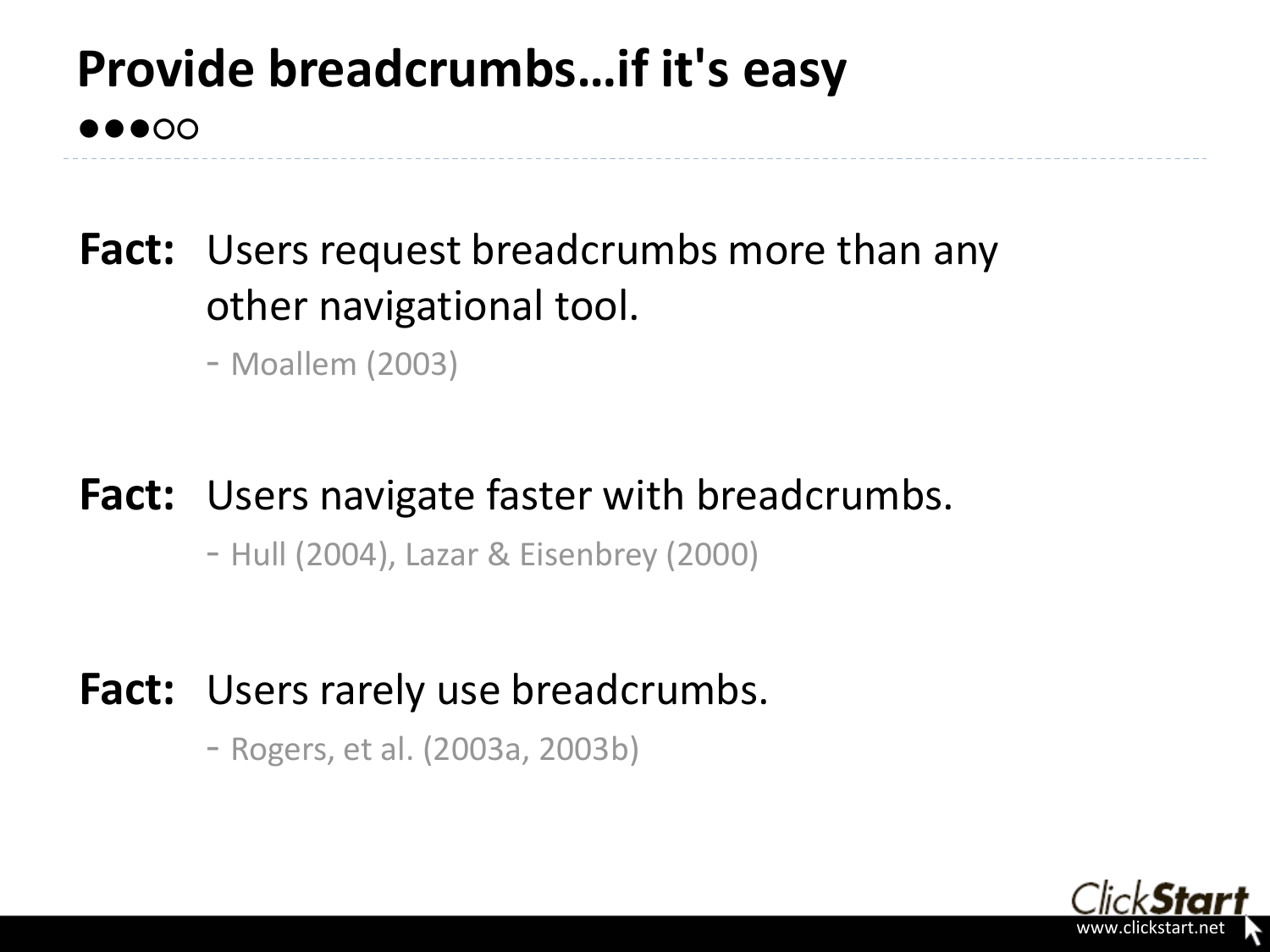- ▶ Is embedded UA better than external help?
- ▶ Does context-sensitive help make a difference?
- ▶ Do users still want printed documentation?

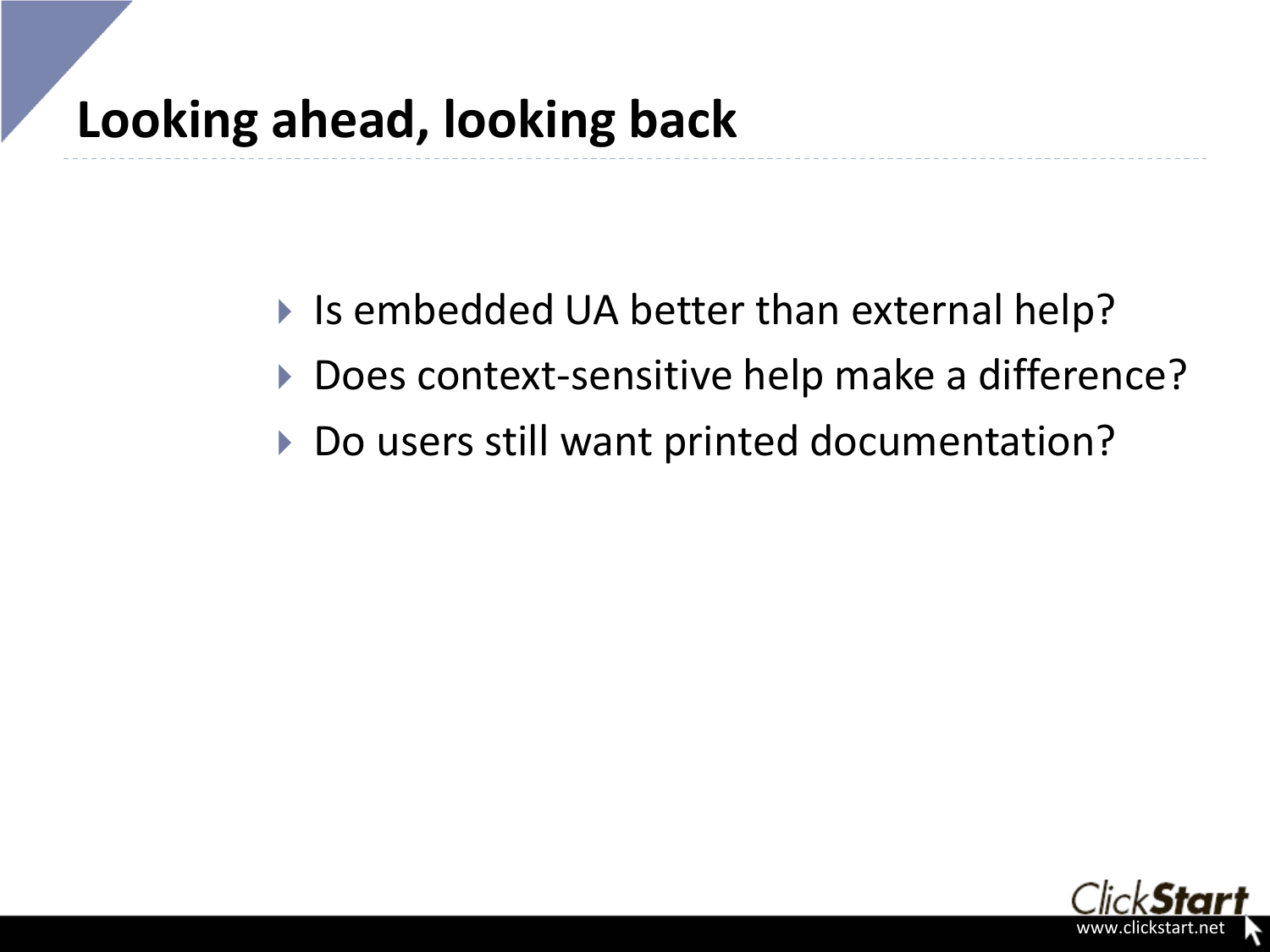# **Provide embedded UA for novices**

**●●●○○**

**Fact:** Novice users are least likely to use a help system, but they gain the most from using it.

- Renkl (2002), Wood & Wood (1999)

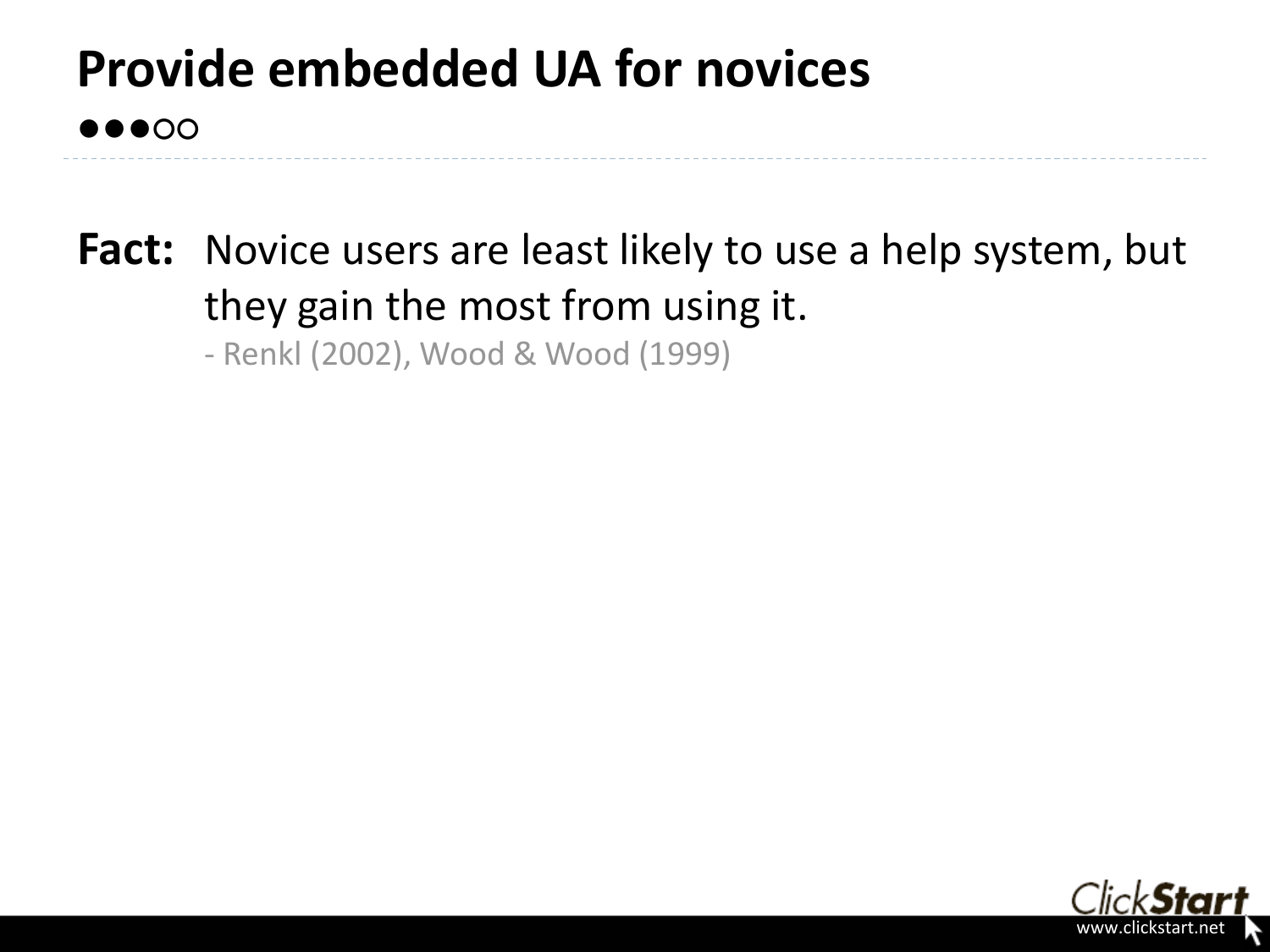### **Embedded UA for novices**



**Microsoft OneNote** Organize all your notes and information in one place.

**SurgeMail Mail Server** Incorporate a mail server supporting SMTP, POP3, IMAP4, SPF. WebMail, and virus protection.

**WebDrive** Transfer files with an FTP client that creates a virtual network drive to connect to remote servers.

**FileKeeper** 

Protect information stored on desktop and laptop computers from loss.



**O** Internet

#### download.com

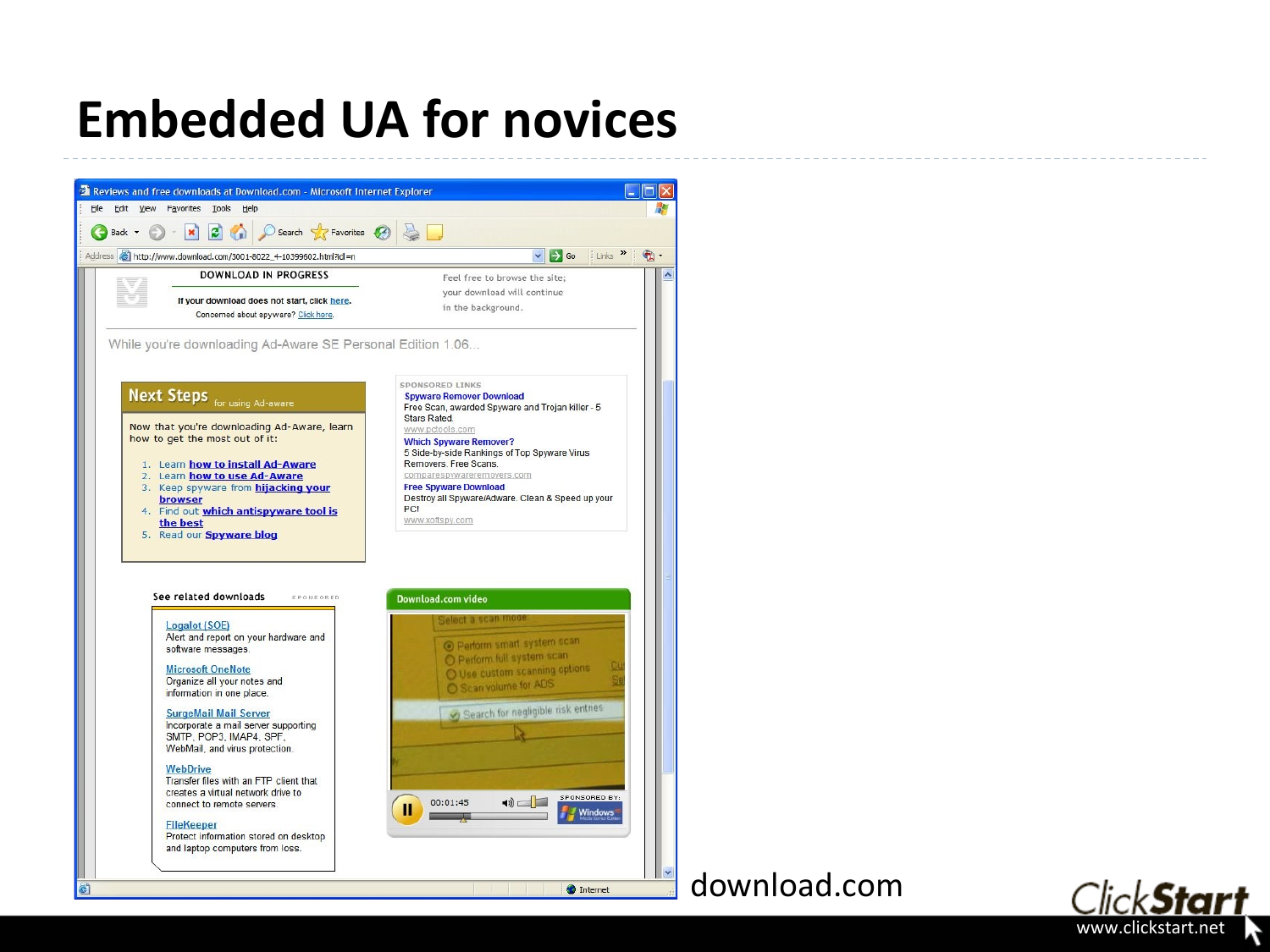### **Provide embedded UA for all users ●●●●○**

- **Fact:** Users will not request help or even hints, even after making multiple mistakes. - Aleven et al. (2006), Aleven & Koedinger (2000)
- **Fact:** Users don't see embedded UA as "help." - Grayling (2002)
- Fact: Users use embedded help. - Martin et al. (2005), Grayling (2002)

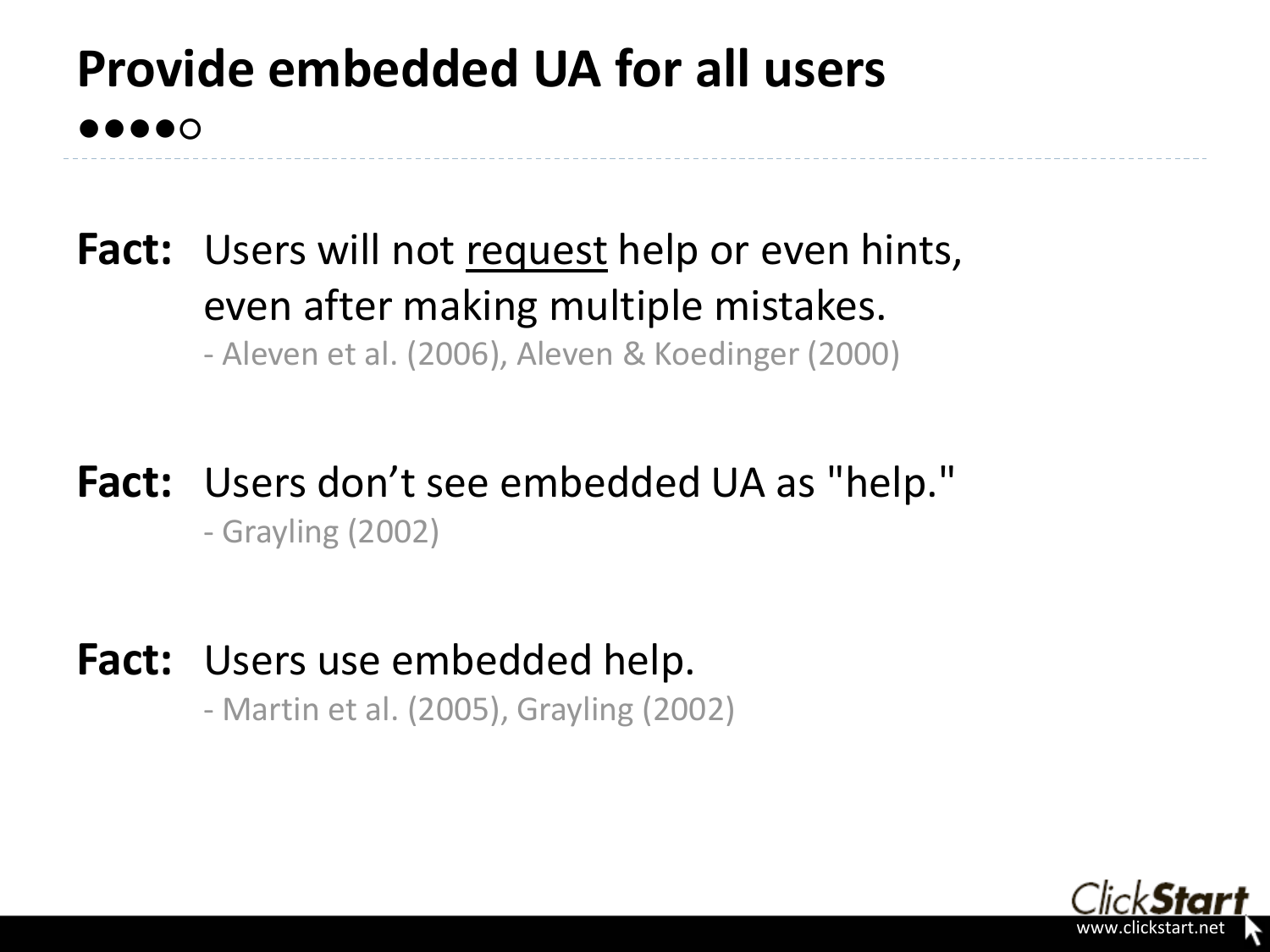## **Provide context-sensitive help**

#### **●●●○○**

## Fact: Users are more successful using context-sensitive help.

- Capobianco (2003)

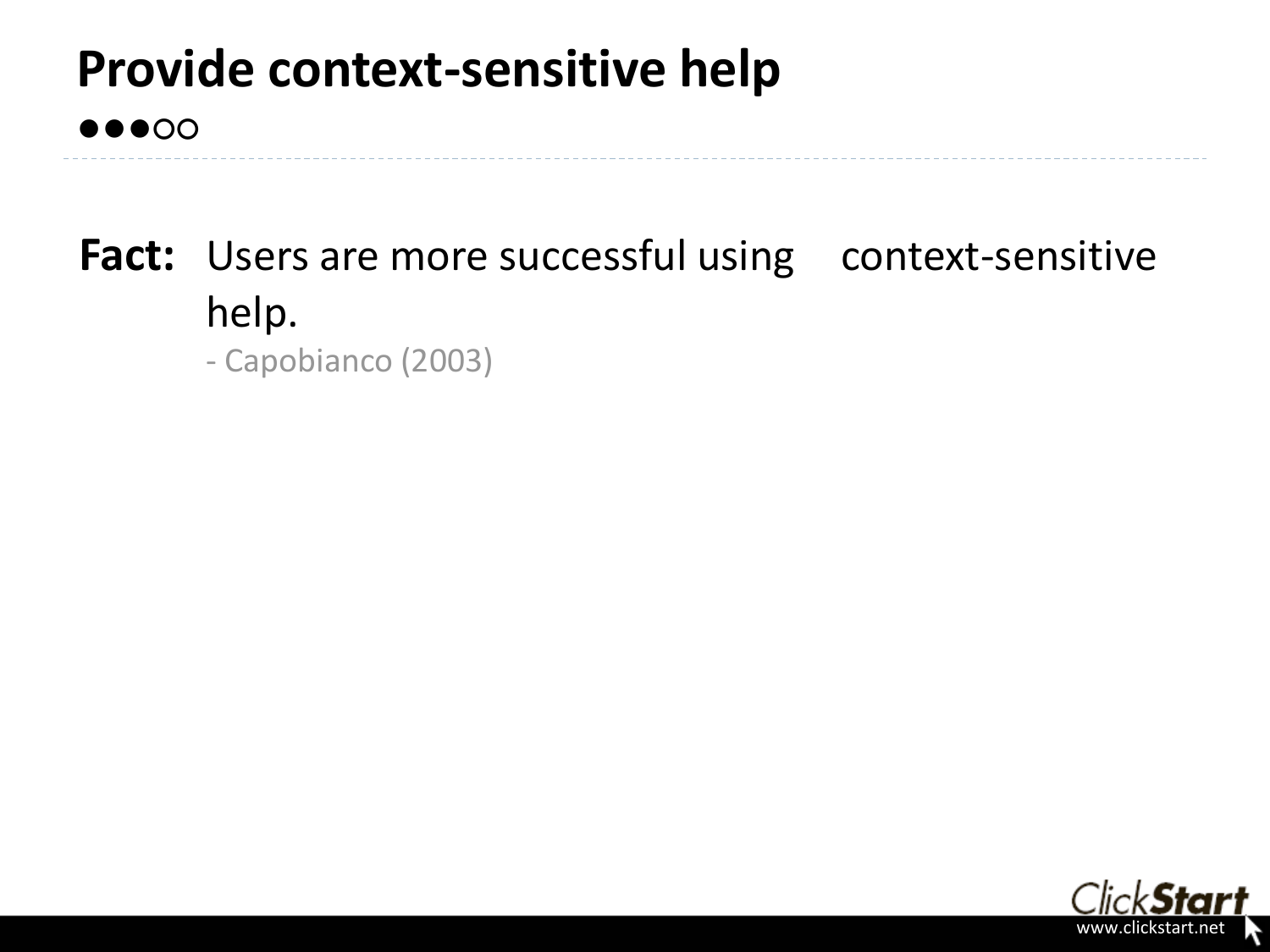### **Don't forget about print ●●●○○**

**Fact:** 61% of users prefer online documentation. 31% of users prefer printed documentation. - Moallem (2003)

**Fact:** 54% of users admit using online documentation monthly. **92%** of users admit using printed documentation monthly. - Smart, et al. (2001)